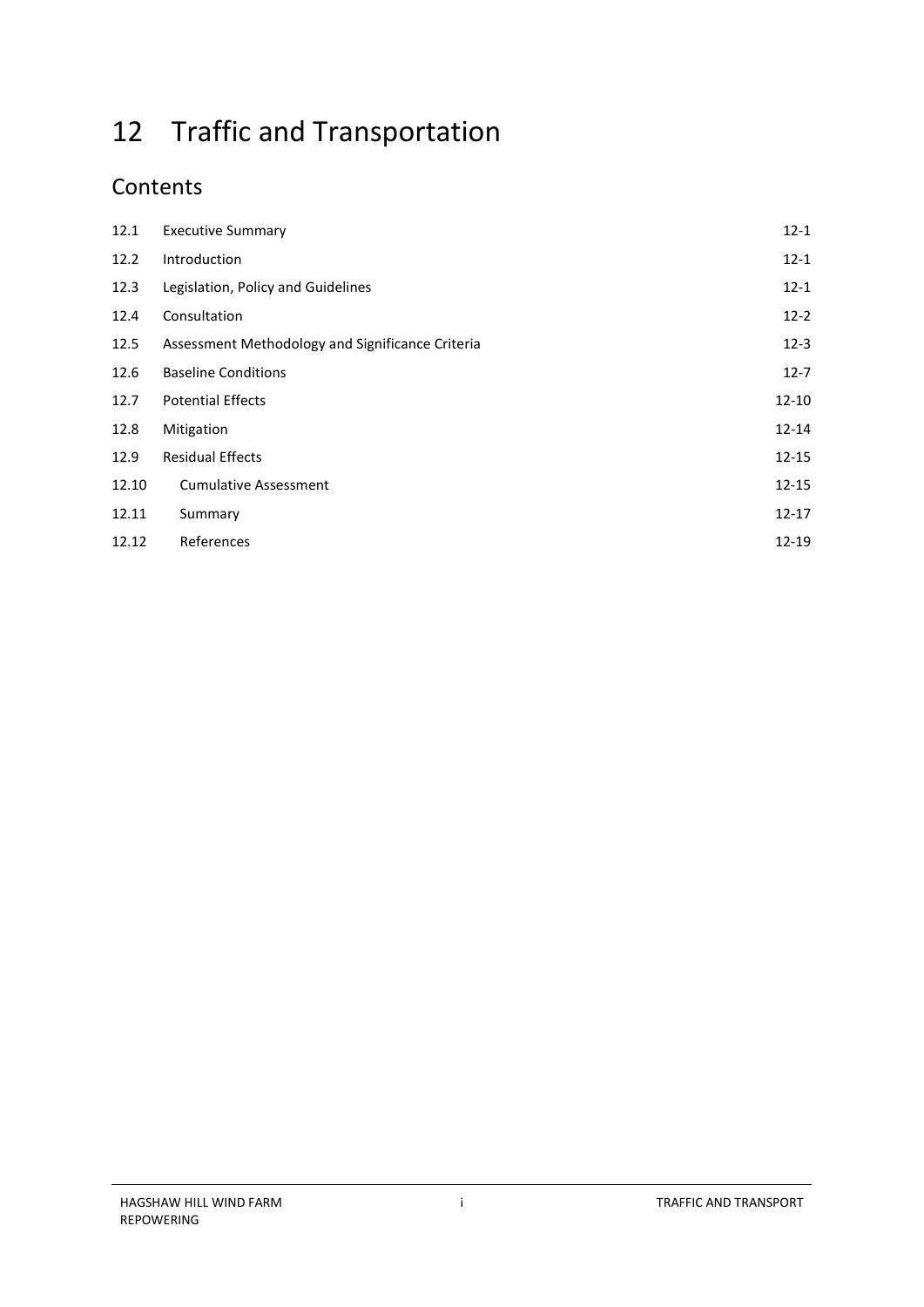This page is intentionally blank.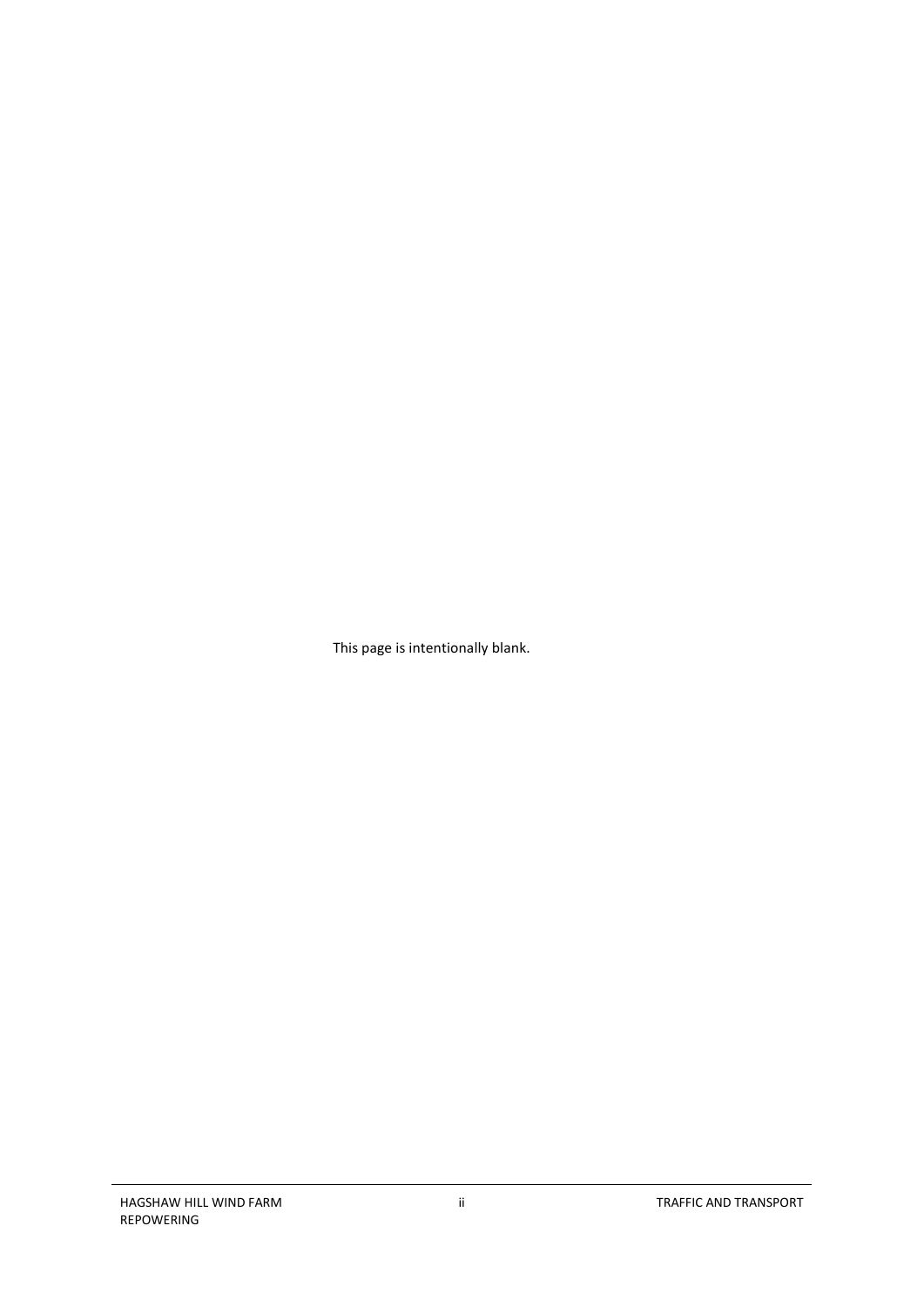# 12 Traffic and Transport

## <span id="page-2-0"></span>12.1 Executive Summary

- 12.1.1 The Proposed Development has the potential to affect the surrounding transport network during its construction, operation and decommissioning. During construction, potential effects could arise from traffic travelling to and from the site delivering materials and plant. The Applicant expects all these vehicles to arrive at and depart from the site via Junction 11 of the M74. The effects of the additional traffic estimated to be generated during the construction of the Proposed Development have been assessed and considered to be negligible. No Mitigation is proposed, but 'good practice' measures will be implemented.
- 12.1.2 The Proposed Development will generate only the occasional maintenance or inspection vehicle during its operational period and the effects of this traffic are also considered to be negligible. The number of vehicles generated during the decommissioning of the Proposed Development is considered to be less than during construction and is also therefore considered to be negligible.
- 12.1.3 Potential cumulative effects could arise from the traffic generated by the Proposed Development and other consented developments. However, the traffic estimated to be generated by the Proposed Development is relatively small compared to the total of that estimated to be generated by the consented developments. Furthermore, the traffic generated during the construction of the Proposed Development is expected to last for only around 24 months after which the Proposed Development will be fully operational and traffic volumes will reduce. The cumulative effects arising from the Proposed Development and the other consented developments is considered to be negligible.

## <span id="page-2-1"></span>12.2 Introduction

- 12.2.1 This Chapter sets out the traffic and transport aspects of the Proposed Development. Specifically, this chapter:
	- **•** Describes the method used to assess the potential traffic and transport effects of the Proposed Development;
	- **•** Describes the existing transport network in the vicinity of the Proposed Development;
	- Explains the traffic and transport effects of the Proposed Development (both in isolation and in combination with other developments) and determines the level and significance of these effects; and
	- **IDENTIFIELD IDENT** Identifies any measures required to mitigate these effects.

## <span id="page-2-2"></span>12.3 Legislation, Policy and Guidelines

## *Legislation*

12.3.1 There is no relevant legislation specific to the assessment of traffic and transport effects arising from the Proposed Development.

## *Planning Policy*

12.3.2 Scottish Planning Policy (SPP) was published in 2014. It sets out national planning policies which reflect Scottish Ministers' priorities for operation of the planning system and for the development and use of land. SPP states the following in regard to the consideration of the transport effects arising from energy development: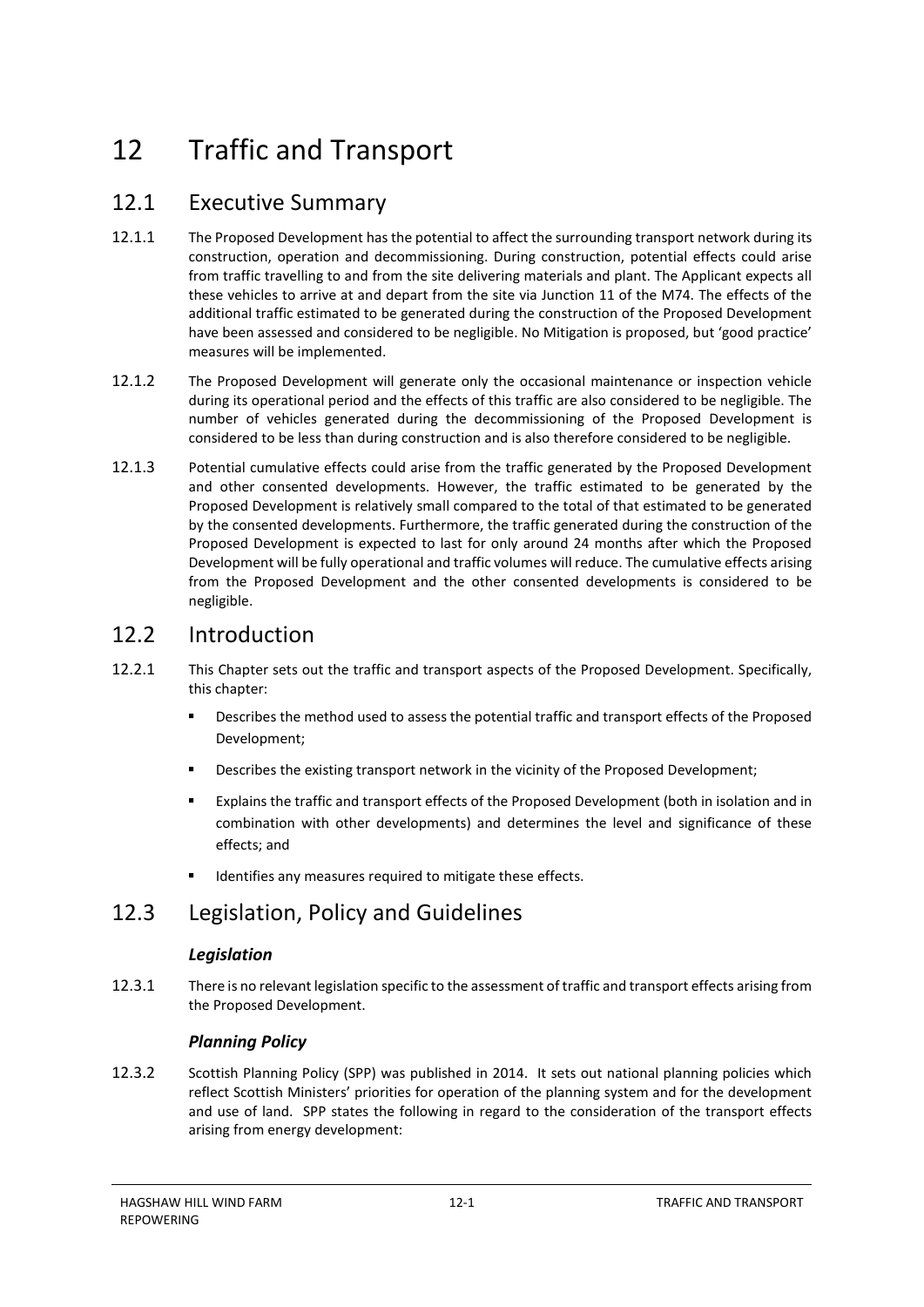*"Proposals for energy infrastructure developments should always take account of spatial frameworks for wind farms and heat maps where these are relevant. Considerations will vary relative to the scale of the proposal and area characteristics but are likely to include:*

[…]

- *impacts on road traffic;*
- *impacts on adjacent trunk roads;"*
- 12.3.3 SLC's LDP includes a policy on renewable energy, which refers to their Supplementary Guidance document on renewable energy. That document states:

*"The construction of wind energy developments can have significant short term impacts on the road network. Access for construction traffic must not compromise road safety, residential amenity or cause significant permanent damage to the environment. Applicants must provide an assessment of the traffic impact during both the construction and operational periods and demonstrating suitability of the transport routes for delivering turbine and other components from their source."*

## *Guidance*

- 12.3.4 The Institute of Environmental Assessment's (IEA) Guidelines for the Environmental Assessment of Road Traffic (1993) is used for the assessment of environmental impacts of road traffic associated with major new developments, irrespective of whether the sites are to be subject to formal EIA or not. The guidelines suggest that two broad principles can be used as a screening process to delimit the scale and extent of the assessment. These are:
	- Rule 1 Include highway links where traffic flows would increase by more than 30% (or the number of Heavy Goods Vehicles (HGV) would increase by more than 30%); and
	- Rule 2 Include any other specifically sensitive areas where traffic flows would increase by 10% or more. (Paragraph 3.20 of the guidelines defines sensitive areas as including accident black spots, conservation areas, hospitals, links with pedestrian flows etc.)
- 12.3.5 Where the predicted increase in traffic is lower than these thresholds, the level of the effects can be stated to be low or negligible (and not significant) and further detailed assessments are not warranted. Furthermore, it should be noted that traffic increases below 10% are generally accepted to be insignificant as no discernible environmental effects are expected and as baseline daily variations in background traffic flow may fluctuate by this amount.

## <span id="page-3-0"></span>12.4 Consultation

<span id="page-3-1"></span>12.4.1 SLC and Transport Scotland (the road authority for the M74) were consulted to agree the scope of the assessment of the Proposed Development (refer to Appendix 4.1). Their responses are summarised in [Table 12.1](#page-3-1) [below.](#page-3-1)

| <b>Consultee</b> | <b>Response</b>                                                                                                                                                                                                                                                                      | Comment                                                                                                                                                                                                                                                                         |
|------------------|--------------------------------------------------------------------------------------------------------------------------------------------------------------------------------------------------------------------------------------------------------------------------------------|---------------------------------------------------------------------------------------------------------------------------------------------------------------------------------------------------------------------------------------------------------------------------------|
| <b>SLC</b>       | The proposed scope of the<br>assessment covers most of the items<br>that SLC would look to be<br>considered. Any structures along the<br>route should also be considered<br>along with an agreed route for<br>construction traffic (to avoid<br>sensitive receptors (if applicable)) | Assessment prepared in line<br>with scope proposed to SLC.<br>The route for the delivery of<br>turbine components will not<br>cross over any structures on<br>SLC's road network. Route for<br>construction traffic has been<br>identified which avoids<br>sensitive receptors. |
|                  |                                                                                                                                                                                                                                                                                      |                                                                                                                                                                                                                                                                                 |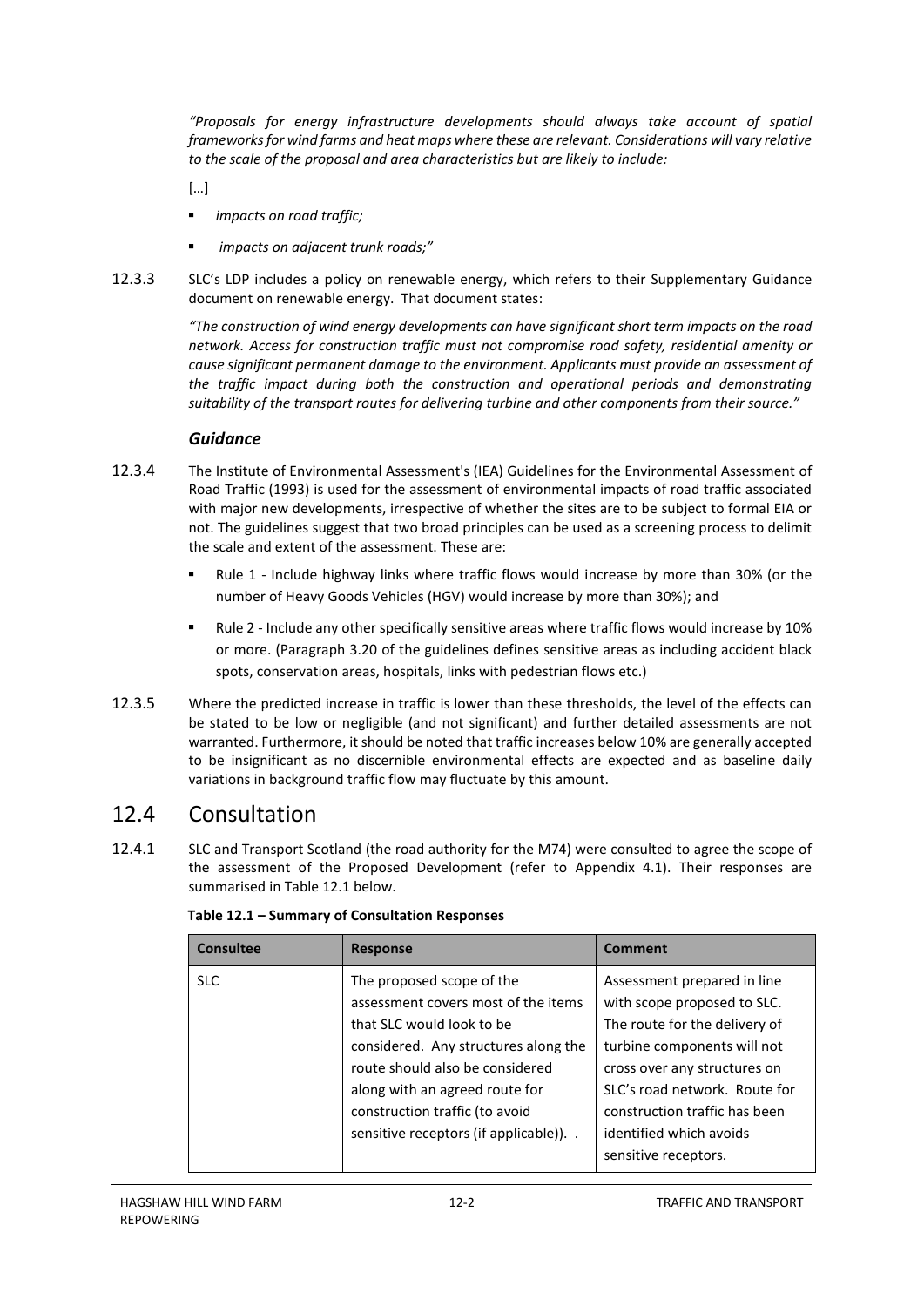| <b>Consultee</b>          | <b>Response</b>                                                                                                                                                                                                                                                                                                                       | <b>Comment</b>                                                                                                                                                               |
|---------------------------|---------------------------------------------------------------------------------------------------------------------------------------------------------------------------------------------------------------------------------------------------------------------------------------------------------------------------------------|------------------------------------------------------------------------------------------------------------------------------------------------------------------------------|
| <b>Transport Scotland</b> | Submitted scope considered to be<br>acceptable. Transport Scotland<br>would also seek a full abnormal load<br>assessment be provided, which<br>evaluates the proposed route for any<br>abnormal loads on the trunk road<br>network. This will require to identify<br>any accommodation measures<br>required, including the removal of | Assessment prepared in line<br>with scope proposed to<br>Transport Scotland. Full<br>abnormal load assessment will<br>be provided prior to turbine<br>deliveries commencing. |
|                           | street furniture, junction widening<br>and any traffic management. The full<br>abnormal load assessment need not<br>be included within the EIA, but<br>approval will be required prior to<br>commencement of deliveries to site.                                                                                                      |                                                                                                                                                                              |

## <span id="page-4-0"></span>12.5 Assessment Methodology and Significance Criteria

## *Consultation*

12.5.1 Consultation with the appropriate roads authorities was undertaken as described in section [12.4](#page-3-0) [above.](#page-3-0) This consultation described the scope and method proposed to undertake the assessment.

## *Study Area*

- 12.5.2 The impact of the Proposed Development was assessed by comparing the predicted increases in traffic arising from the construction and operation of the Proposed Development against the two rules set out in the IEA Guidelines mentioned above. The Applicant advises that traffic arising from the construction of the Proposed Development is likely to come from and go to points accessed via the M74 to the north. Hence the study area was informed by the routes likely to be taken by vehicles to and from the Proposed Development and covers the following sections of road (refer to Figure 12.1):
	- The M74 between junctions 10 and 11.
	- **The B7078 between the eastern roundabout at Junction 11 and the slip road to the northbound** M74.

## *Potential Effects*

- 12.5.3 Where the increase in predicted traffic breaches either of the two rules from the Guidelines for the Environmental Assessment of Road Traffic above, the guidance suggests that further assessment should be made of the effects of this additional traffic on matters such as:
	- Noise;
	- **U** Vibration:
	- **visual effects;**
	- **Severance;**
	- **Driver delay;**
	- **Pedestrian delay;**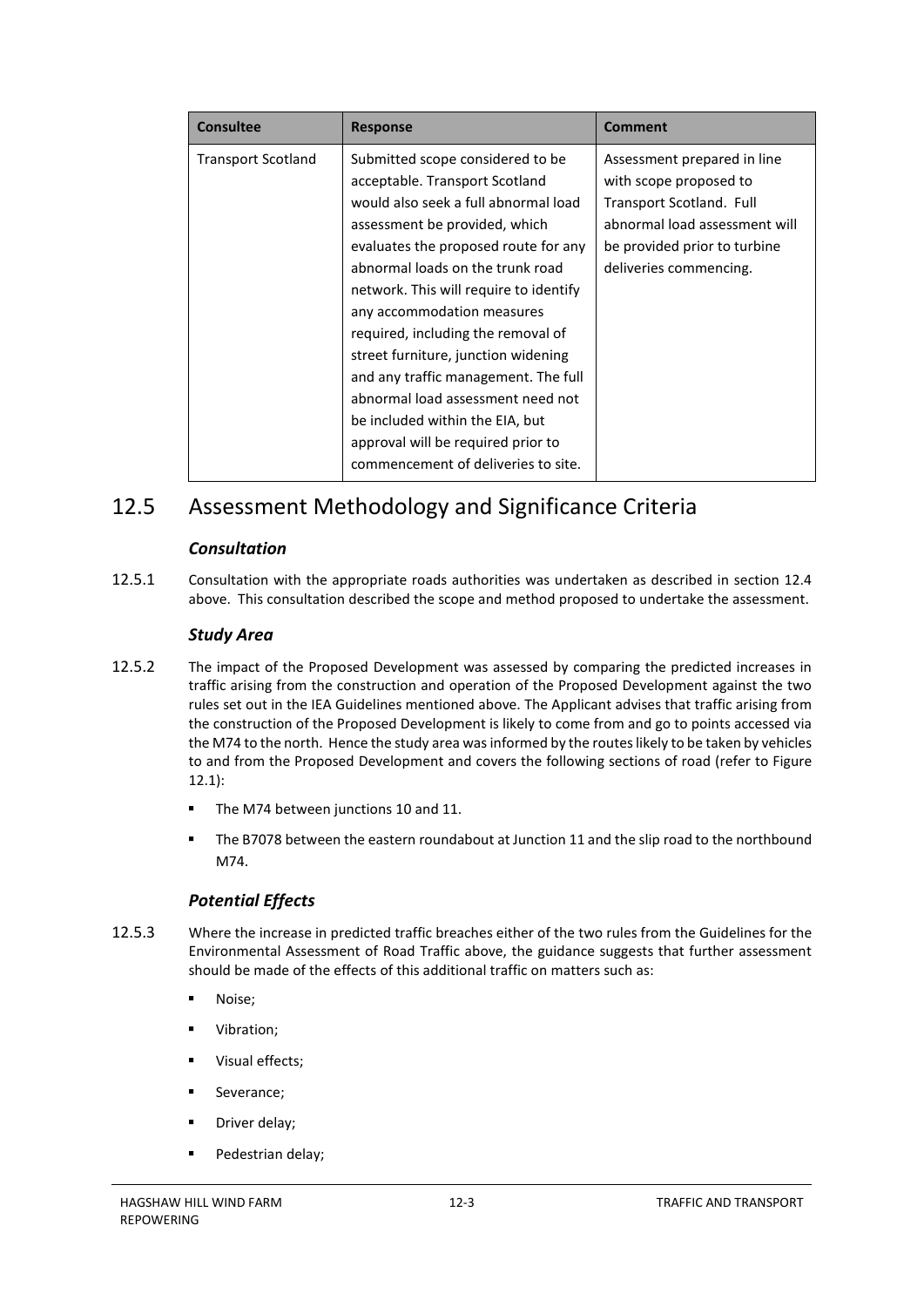- Pedestrian amenity;
- Fear and intimidation;
- Accidents;
- Hazardous loads;
- **Air pollution;**
- **Dust and dirt;**
- **Ecological effects; and**
- **Heritage and conservation areas.**
- 12.5.4 The potential effects of noise to be generated by the Proposed Development are considered in Chapter 9: Noise and Vibration in this EIA Report and ecological effects are considered in Chapter 7: Ecology and Nature Conservation. In specific reference to traffic, visual effects, air pollution, dust and dirt, effects on heritage and conservation areas and hazardous loads arising from traffic impacts are not considered to be applicable and have not been considered further.
- 12.5.5 The potential effects on the issues of severance, driver delay, pedestrian delay, pedestrian amenity, fear and intimidation and accidents are considered further in this Chapter.

#### **Severance**

12.5.6 The guidance notes that severance is the perceived division that can occur within a community when it becomes separated by a major traffic artery. The guidance states that the measurement and prediction of severance is extremely difficult but notes that issues to be considered include road width, traffic flow, traffic speeds, the availability of crossing facilities and the number of movements that are likely to cross the affected road. The guidance states that increases in traffic flows of 30%, 60% and 90% are regarded as producing 'slight', 'moderate' and 'substantial' changes in severance respectively. The guidance notes, however, that these were derived from studies of major changes in traffic flow and should be used cautiously.

### **Driver delay**

12.5.7 Driver delay arises from the additional traffic generated by a development imposing additional delays on existing general traffic. The guidance notes that these delays are only likely to be significant when the traffic on the road network around the site is already at, or close to, capacity.

### **Pedestrian delay**

12.5.8 Pedestrian delay relates to the additional delay imposed on pedestrians wishing to cross a road by the additional traffic generated by a development. The guidance notes that it is not considered prudent to set down any thresholds for the assessment of pedestrian delays but that practitioners should use their judgment in determining where pedestrian delay is a significant impact.

### **Pedestrian amenity**

12.5.9 Pedestrian amenity relates to the relevant pleasantness of a journey and is affected by vehicle flow, traffic composition and pavement width. A tentative threshold for considering significance of changes in pedestrian amenity is when traffic flow (or its HGV components) is halved or doubled.

### **Fear and intimidation**

12.5.10 The scale of fear and intimidation experienced by pedestrians is dependent on the volume of traffic, its HGV composition, its proximity to people or the lack of protection caused by such factors as narrow pavement widths. However, there are no commonly agreed thresholds to determine the significance of the effects. The IEA guidelines referred to above do, however, include some suggested thresholds for assessing if fear and intimidation require to be assessed further. The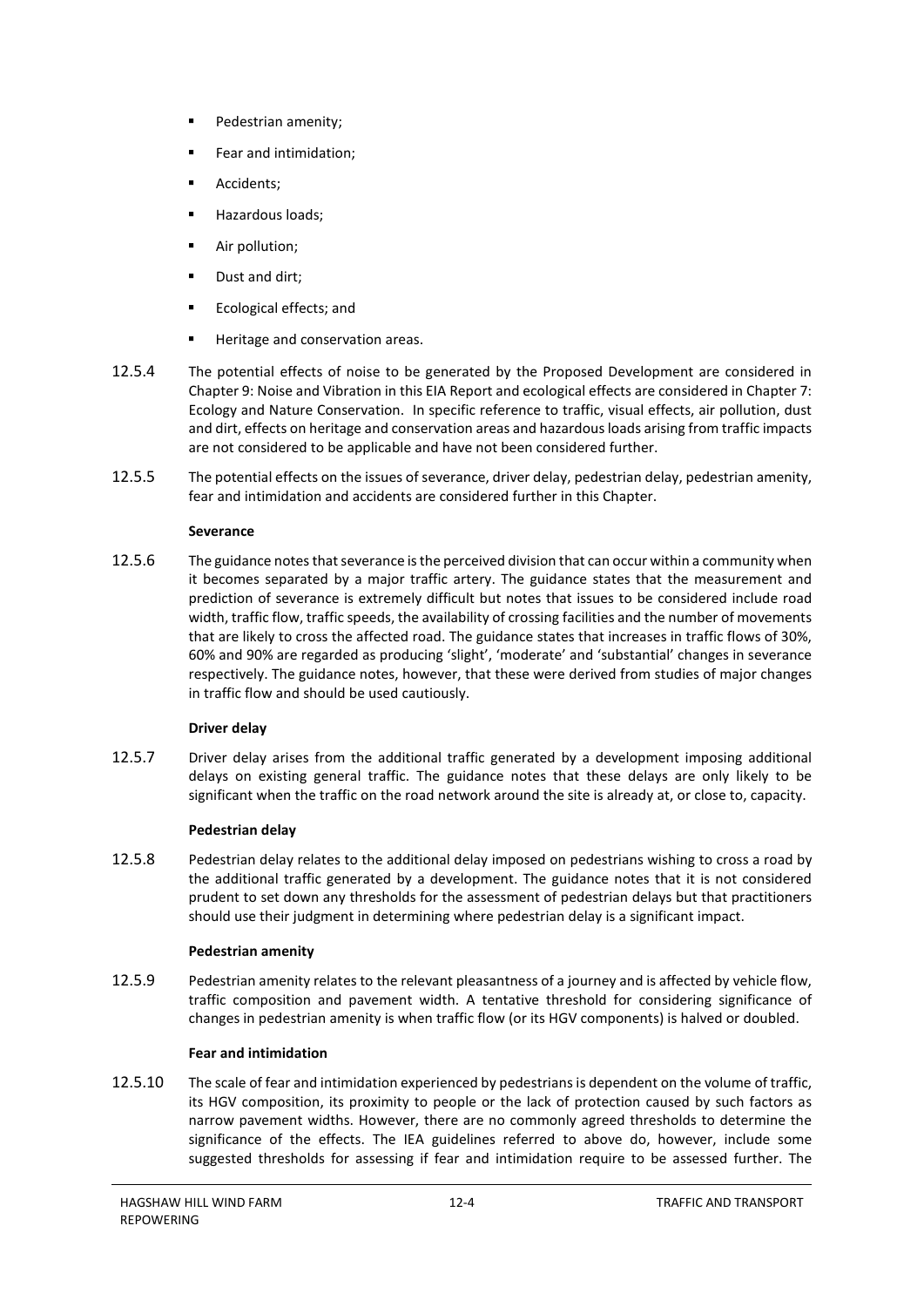thresholds are based on using 18-hour traffic flows, calculating the average traffic flow per hour then assessing using the following bandings:

- **Extreme: more than 1,800 vehicles per hour.**
- Great: 1200 1800 vehicles per hour.
- Moderate: 600 1200 vehicles per hour.

#### **Accidents**

12.5.11 The assessment of accidents relates to the potential for the traffic generated by a development to cause an increase in the personal injury accident rate along sections of the road network subject to the additional traffic generated by the development. The guidance notes that an assessment of existing accident rates can be made by inspecting highway authority data and that professional judgement will be required to assess the implications of local circumstances.

### *Significance criteria*

- 12.5.12 The environmental effects from the Proposed Development have been assessed in the following terms:
	- **Beneficial Meaning that they produce environmental benefits in transportation terms, i.e.** where overall traffic flows or percentage HGV decrease, or there are improved facilities for pedestrians, cyclists or public transport users.
	- Negligible Meaning that changes are too small to meaningfully measure.
	- Adverse Meaning that they produce environmental disbenefits in transportation terms, i.e. where overall traffic flows or percentage HGV increase, or there are reductions in facilities for pedestrians, cyclists or public transport users.
- 12.5.13 Beneficial and adverse effects are further characterised as:
	- **Minor Localised changes in traffic flows/patterns.**
	- **Moderate Limited changes in traffic flows/patterns.**
	- Major Considerable change in traffic flows/patterns.
- <span id="page-6-0"></span>12.5.14 Based on the above, [Table 12.2](#page-6-0) [below](#page-6-0) sets out the terminology used to describe the significance scale.

**Table 12.2 – Significance Terminology**

| <b>Significance</b><br><b>Scale</b> | <b>Description</b>                                                                                                                      |
|-------------------------------------|-----------------------------------------------------------------------------------------------------------------------------------------|
| Major beneficial                    | Change that would delay the need for planned modification to off-site<br>infrastructure                                                 |
| Moderate<br>beneficial              | Increased perception of changing conditions that may delay the need for<br>considering planned modifications to off-site infrastructure |
| Minor beneficial                    | Perception of changing conditions, e.g. reduction in delay                                                                              |
| Negligible                          | No perceptible change                                                                                                                   |
| Minor adverse                       | Perception of changing conditions, e.g. increase in delay                                                                               |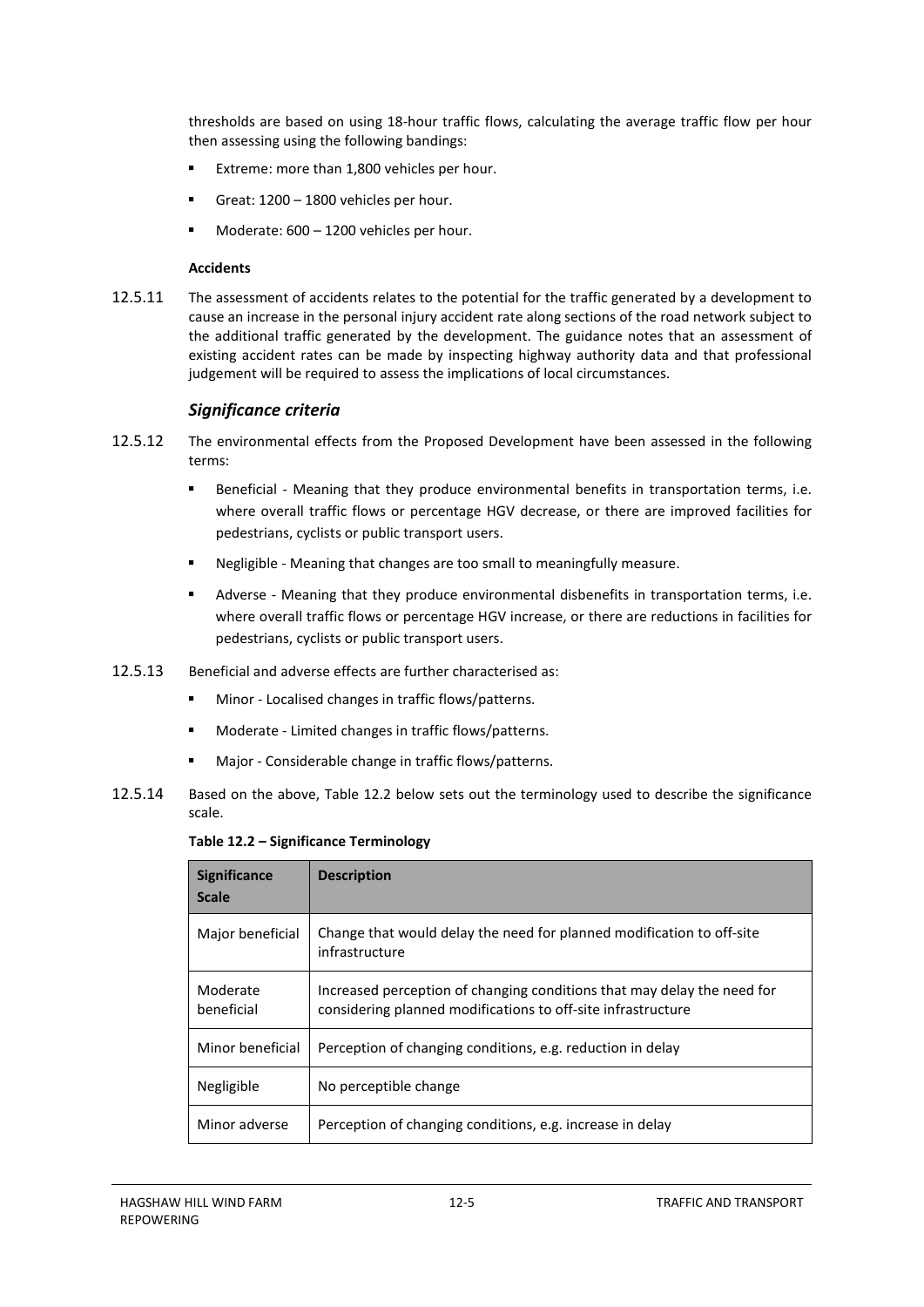| <b>Significance</b><br><b>Scale</b> | <b>Description</b>                                                                                                        |
|-------------------------------------|---------------------------------------------------------------------------------------------------------------------------|
| Moderate<br>adverse                 | Increased perception of changing conditions that may require consideration<br>of modifications to off-site infrastructure |
| Major adverse                       | Change requiring consideration of modifications to off-site infrastructure                                                |

## *Sensitive receptors*

- 12.5.15 The IEA Guidelines advise that it is useful to identify particular groups or locations which may be sensitive to changes in traffic conditions. The following summarises the sensitivity of various potential receptors:
	- High: Sensitive groups, including children, elderly and disabled. Sensitive locations, e.g. hospitals, schools, and accident 'black-spots';
	- **Medium: pedestrians, cyclists;**
	- Low: vehicles drivers; and
	- **Negligible:** n/a.
- 12.5.16 However, judgement has been applied when assessing the sensitivity of receptors. For example, a section of road subject to pedestrian flows, but with facilities to aid pedestrians crossing the road can be considered to have a lower sensitivity than a section subject to the same flows but without facilities for pedestrians to cross the road.

## *Impact magnitude*

- 12.5.17 The IEA Guidelines recognise that quantitative assessment alone will not be fully encompassing. They state "*for many effects there are no simple rules or formulae which define thresholds of significance and there is, therefore, a need for interpretation and judgement on the part of the assessor, backed up by data or quantified information where possible*"*.* Also, where baseline traffic flows are low, it is possible to derive unrealistic determinations of significance when relying on purely numerical thresholds. Accordingly, professional judgement has been applied to assess the significance of the effects.
- <span id="page-7-0"></span>12.5.18 An impact magnitude scale in respect of each subject has been defined, with thresholds having been derived with reference to the IEA Guidelines and professional judgement. The impact magnitude scale is summarised in [Table 12.3](#page-7-0) [below.](#page-7-0)

| <b>Subject</b>      | <b>Impact Magnitude</b>                                                |                                                                   |                                                                |                                                           |
|---------------------|------------------------------------------------------------------------|-------------------------------------------------------------------|----------------------------------------------------------------|-----------------------------------------------------------|
|                     | <b>High</b>                                                            | <b>Medium</b>                                                     | Low                                                            | <b>Negligible</b>                                         |
| Severance           | Change in road<br>link traffic flow<br>of over 90%                     | Change in road<br>link traffic flow of<br>60% to less than<br>90% | Change in road link<br>traffic flow of 30%<br>to less than 60% | Change in road link<br>traffic flow of less<br>than $30%$ |
| Pedestrian<br>Delay | Judgement based on the individual characteristics of sections of road. |                                                                   |                                                                |                                                           |

**Table 12.3 – Impact Magnitude Scale**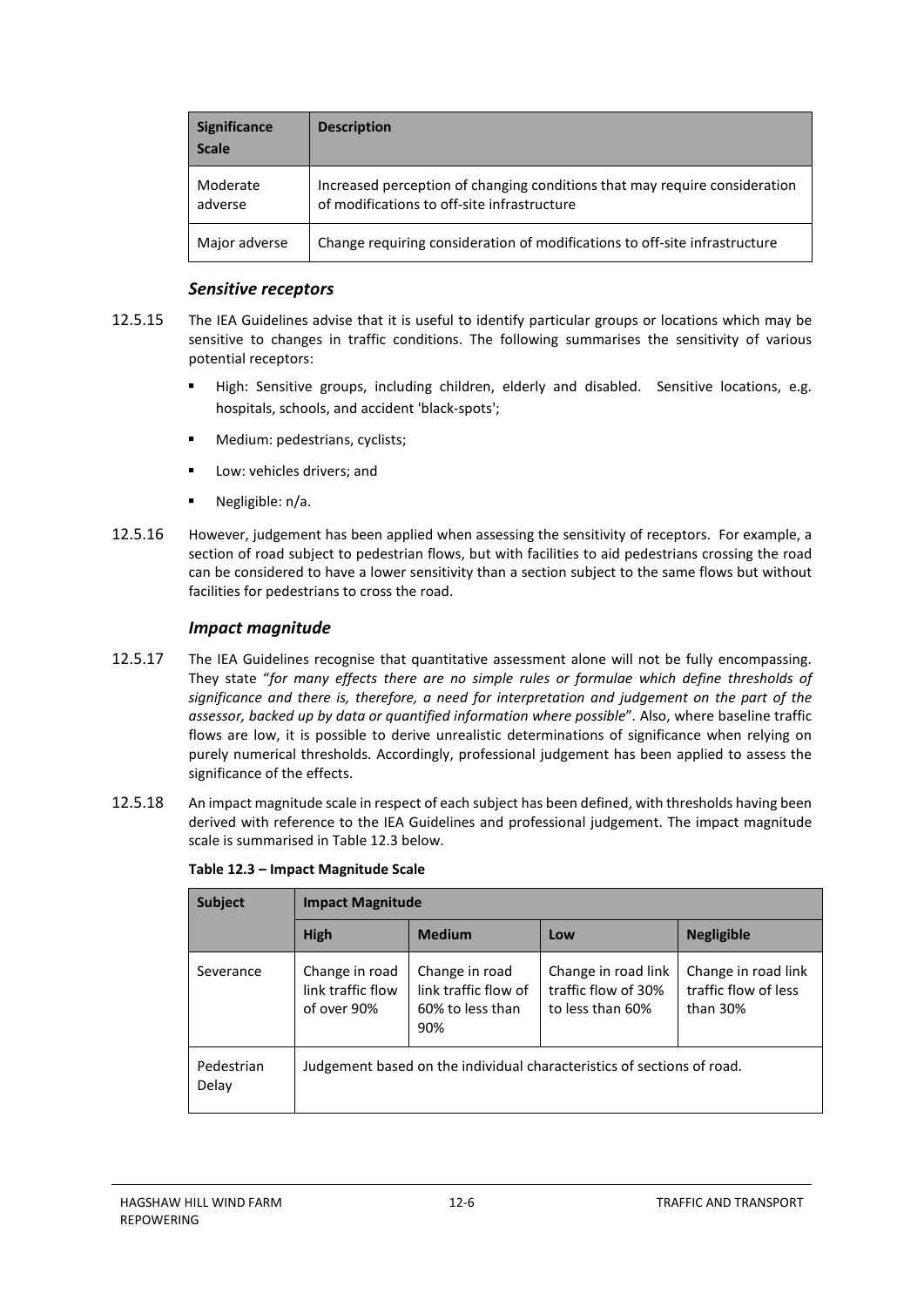| <b>Subject</b>           | <b>Impact Magnitude</b>                                  |                                                                                                                                               |     |                                               |
|--------------------------|----------------------------------------------------------|-----------------------------------------------------------------------------------------------------------------------------------------------|-----|-----------------------------------------------|
|                          | <b>High</b>                                              | <b>Medium</b>                                                                                                                                 | Low | <b>Negligible</b>                             |
| Pedestrian<br>Amenity    |                                                          | Judgement based on the individual characteristics of<br>sections of road with change in total traffic flows or HGV<br>flows of more than 100% |     |                                               |
| Fear and<br>Intimidation | Change to<br>Extreme                                     | Change to<br>Change to Great<br>Moderate                                                                                                      |     | Change remains<br>below Moderate<br>threshold |
| Driver Delay             | Judgement based on operation of surrounding road network |                                                                                                                                               |     |                                               |
| <b>Accidents</b>         | Judgement based on accident data                         |                                                                                                                                               |     |                                               |

## *Effect significance*

12.5.19 An 'effect matrix' based on the impact magnitude and receptor sensitivity is set out in [Table 12.4](#page-8-1) [below.](#page-8-1) If severance is taken as an example, a change of traffic classified as being low on the impact magnitude scale would have a different impact on individual receptors i.e. negligible on drivers as they are classified as low sensitivity receptors but would result in minor to moderate effects on pedestrians as they are medium sensitivity receptors.

| impact Magnitude | <b>Sensitivity of Receptor</b> |                   |                   |                   |  |
|------------------|--------------------------------|-------------------|-------------------|-------------------|--|
|                  | <b>High</b>                    | <b>Medium</b>     | Low               | <b>Negligible</b> |  |
| High             | Major                          | Major             | Moderate          | Negligible        |  |
| Medium           | Major                          | Moderate          | Minor to moderate | Negligible        |  |
| Low              | Moderate                       | Minor to moderate | Negligible        | Negligible        |  |
| Negligible       | Negligible                     | Negligible        | Negligible        | Negligible        |  |

### <span id="page-8-1"></span>**Table 12.4 – Effect Significance**

- 12.5.20 The effects are either long or short term, typically with the effects of construction traffic deemed short term and those associated with the operational stages of the Proposed Development as long term.
- 12.5.21 For the purposes of this assessment, the significance of effects was assessed on the basis of the above guidance and also on the specific local characteristics of the road network using professional judgement and experience of similar developments.

## *Site visit*

12.5.22 The transport network around the Proposed Development was visited on Tuesday 31<sup>st</sup> July 2018. The site visit recorded information on the nature of the transport network around the Proposed Development.

## <span id="page-8-0"></span>12.6 Baseline Conditions

## *Transport network*

12.6.1 The Proposed Development will access the public road network at the western roundabout of Junction 11 of the M74. This roundabout also provides access to two further private accesses, the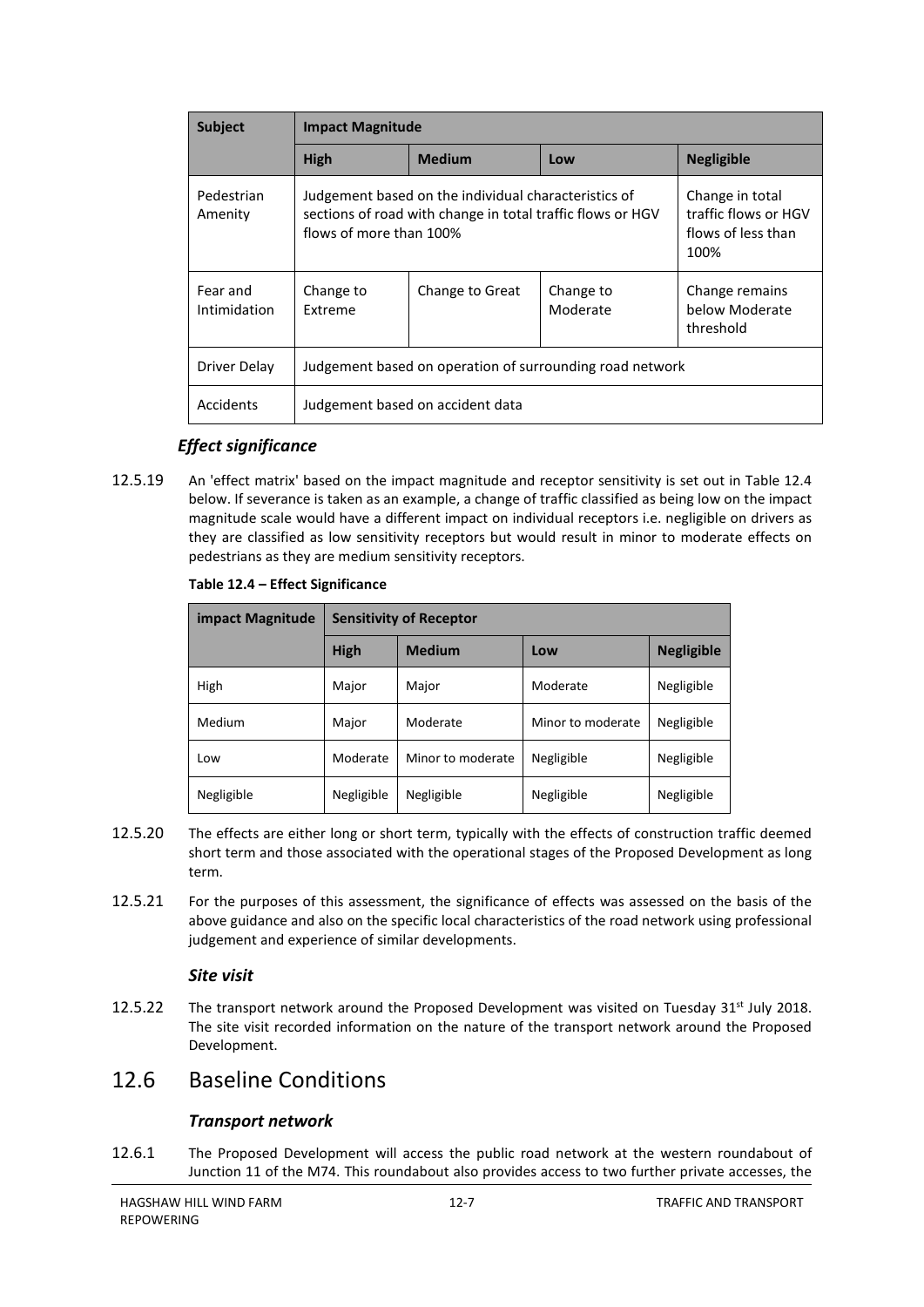B7078 to the north and the B7078 to the east. The B7078 to the north is a single carriageway road with one lane in each direction. It provides a route to the northbound M74 and the B7078 continues northwards to Lesmahagow. There is a footway on the eastern side of the northern leg of the B7078 which continues on to the eastern leg of the B7078. There are no developments taking access from the B7078 between the roundabout and the access to the M74.

- 12.6.2 The B7078 to the east of the western roundabout passes underneath the M74 and forms a roundabout with a leg of the B7078 to the south and the slip road from the southbound M74. There is a footway on the northern side of the B7078. This footway continues on the eastern side of the roundabout and then continues on the eastern side of the B7078 to the south of the roundabout. The footway becomes a foot and cycle way east of the M74 slip road.
- 12.6.3 The B7078 to the south of Junction 11 of the M74 is a dual carriageway which extends southwards for around 2 km to Junction 12 of the M74. There is a continuous foot and cycleway along the eastern side of this section of the B7078, but no footway along the western side. A road leads from this section of the B7078 to Douglas Water to the east, which provides access to a small number of dwellings. There is a service station on the western side of the B7078 accessed from a priority junction on the B7078.
- 12.6.4 The footway on the eastern side of the B7078 forms part of SLC's Core Path network as does the private access leading to the south of Junction 11 of the M74. The footway also forms part of National Cycle Network (NCN) Route 74.

## *Traffic flows*

- 12.6.5 Baseline traffic flows on the roads in the study area were taken from data published by the Department for Transport (DfT) for the M74, peak period traffic counts at the two roundabouts with the B7078 at Junction 11 of the M74. Data from an Automatic Traffic Counter (ATC) installed on the B7078 between Junctions 11 and 12 of the M74 was used to factor the data from the two roundabouts. See Figure 12.1 for the location of the ATCs. The observed traffic flows are shown in [Table 12.5](#page-9-0) [below.](#page-9-0) All the traffic flows were observed in the year 2017.
- 12.6.6 The traffic flows shown in [Table 12.5](#page-9-0) [below](#page-9-0) represent the average traffic flows during the period 0700 – 1900 Monday to Friday, which is the period during which construction of the Proposed Development has been assumed to take place. The data from the ATC allowed these average traffic flows to be observed directly. The data from the DfT was aggregated to Annual Average Daily Traffic (AADT) flows and a factor (derived from data from the ATC) was applied to these flows to convert them to average flows over the period 0700 – 1900 Monday to Friday.

| Road                                                                               | Average Traffic Flow 0700 -<br>1900 Monday to Friday |                  |
|------------------------------------------------------------------------------------|------------------------------------------------------|------------------|
|                                                                                    | <b>All Vehicles</b>                                  | <b>HGVs Only</b> |
| M74 Junctions 10 -11                                                               | 29,750                                               | 7,100            |
| B7078 between eastern and western roundabouts at Junction 11                       | 3,500                                                | 450              |
| B7078 between western roundabout at Junction 11 and slip road to<br>northbound M74 | 3,300                                                | 400              |

<span id="page-9-0"></span>

| Table 12.5 – Observed Traffic Flows |  |  |
|-------------------------------------|--|--|
|                                     |  |  |

12.6.7 The document *'TA 46/97 Traffic Flow Ranges for Use in the Assessment of New Rural Roads'* (forming part of the Design Manual for Roads and Bridges and published in February 1997) suggests that the capacity of a road with one lane in each direction (such as the B7078 north of the Proposed Development), i.e. not the dualled section to the south would be around 13,000 vehicles per day and that of a two lane motorway (such as the M74) would be up to 41,000 vehicles per day.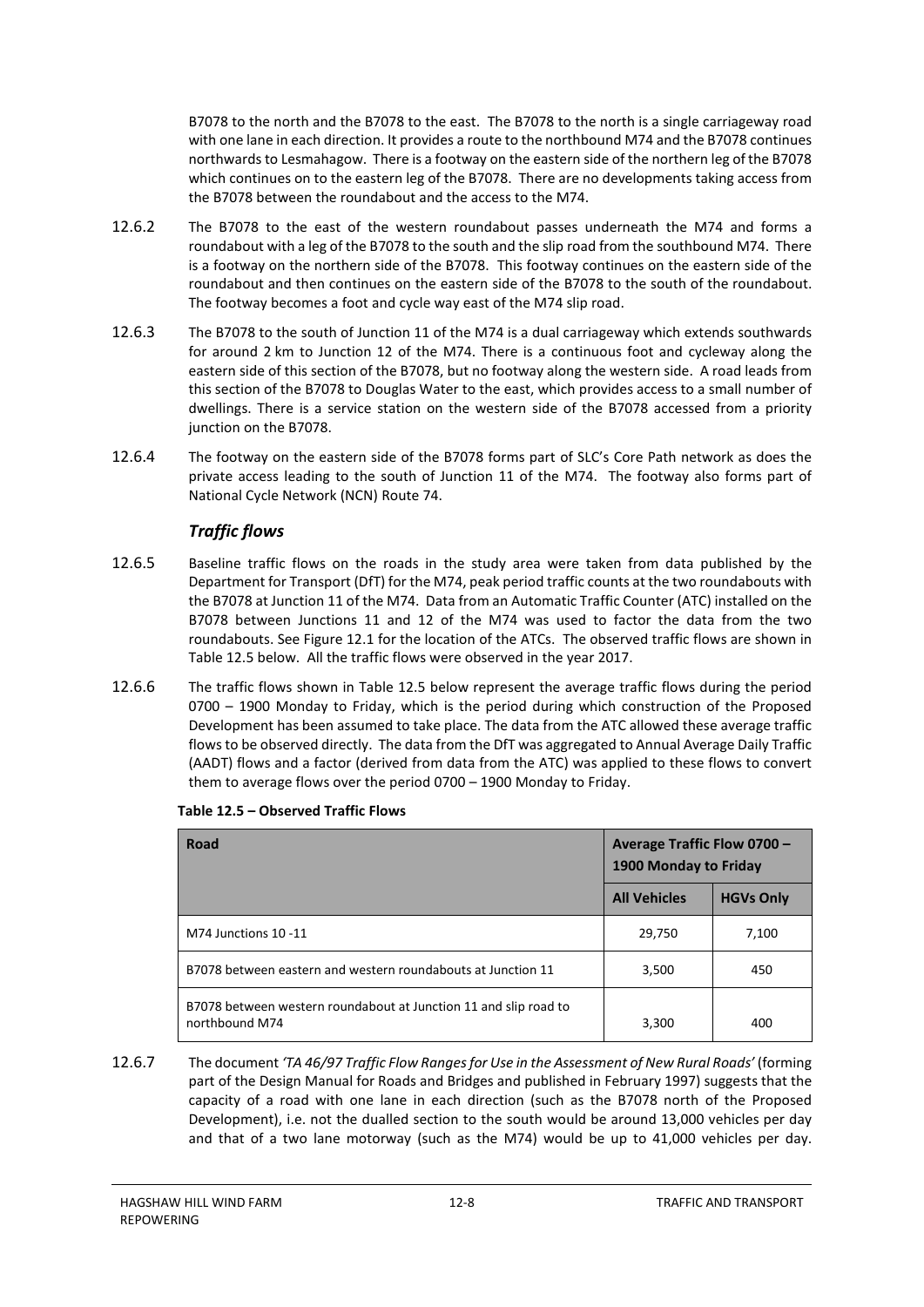Comparing the observed traffic flows in [Table 12.5](#page-9-0) [above](#page-9-0) with the capacities from TA 46/97 shows that each section of road is operating well within its daily capacity.

12.6.8 The baseline traffic flows were converted to estimated traffic flows for the year 2020, the year in which construction of the Proposed Development has been assumed to commence. The traffic flows were converted using a factor from the National Road Traffic Forecasts (NRTF) dataset. A 'high' growth factor of 1.045 was applied to the M74 traffic flows and a 'low' growth factor of 1.024 was applied to the B7078 traffic flows. The resulting traffic flows are shown in [Table 12.6](#page-10-0) [below.](#page-10-0)

| <b>Road</b>                                                             | Average Traffic Flow 0700 - 1900<br><b>Monday to Friday</b> |                  |
|-------------------------------------------------------------------------|-------------------------------------------------------------|------------------|
|                                                                         | <b>All Vehicles</b>                                         | <b>HGVs Only</b> |
| M74 Junctions 10 -11                                                    | 31,100                                                      | 7,400            |
| B7078 between eastern and western roundabouts at Junction 11            | 3,550                                                       | 450              |
| B7078 between western roundabout at Junction 11 and slip road<br>to M74 | 3,350                                                       | 450              |

### <span id="page-10-0"></span>**Table 12.6 – Estimated 2020 Baseline Traffic Flows**

## *Accidents*

<span id="page-10-1"></span>12.6.9 Accident data for the roads in the study area was identified from the 'Crashmap' website. Data for the last three full years (2014 to 2016) was extracted and is summarised i[n Table 12.7](#page-10-1) [below.](#page-10-1)

| Table 12.7 - Accident Data                                              |                                                                                                                                                                                                                                                                                                                                                                                                                                                    |  |  |  |  |
|-------------------------------------------------------------------------|----------------------------------------------------------------------------------------------------------------------------------------------------------------------------------------------------------------------------------------------------------------------------------------------------------------------------------------------------------------------------------------------------------------------------------------------------|--|--|--|--|
| <b>Road</b>                                                             | <b>Accident details</b>                                                                                                                                                                                                                                                                                                                                                                                                                            |  |  |  |  |
| M74 Junctions 10 -11                                                    | 10/01/2016 - slight accident involving one vehicle<br>30/01/2016 - slight accident involving three vehicles<br>13/03/2015 - serious accident involving one vehicle<br>09/01/2015 - slight accident involving one vehicle<br>29/11/2015 - slight accident involving one vehicle<br>21/02/2014 – slight accident involving two vehicles<br>10/01/2014 - slight accident involving one vehicle<br>15/05/2014 - slight accident involving two vehicles |  |  |  |  |
| B7078 between eastern and western roundabouts<br>at Junction 11         | No accidents recorded                                                                                                                                                                                                                                                                                                                                                                                                                              |  |  |  |  |
| B7078 between western roundabout at Junction 11<br>and slip road to M74 | No accidents recorded                                                                                                                                                                                                                                                                                                                                                                                                                              |  |  |  |  |

### *Receptor Sensitivity*

<span id="page-10-2"></span>12.6.10 The sensitivity of nearby receptors to changes in traffic flow arising from the Proposed Development has been assessed based on the above baseline information and is summarised in [Table 12.8](#page-10-2) [below.](#page-10-2)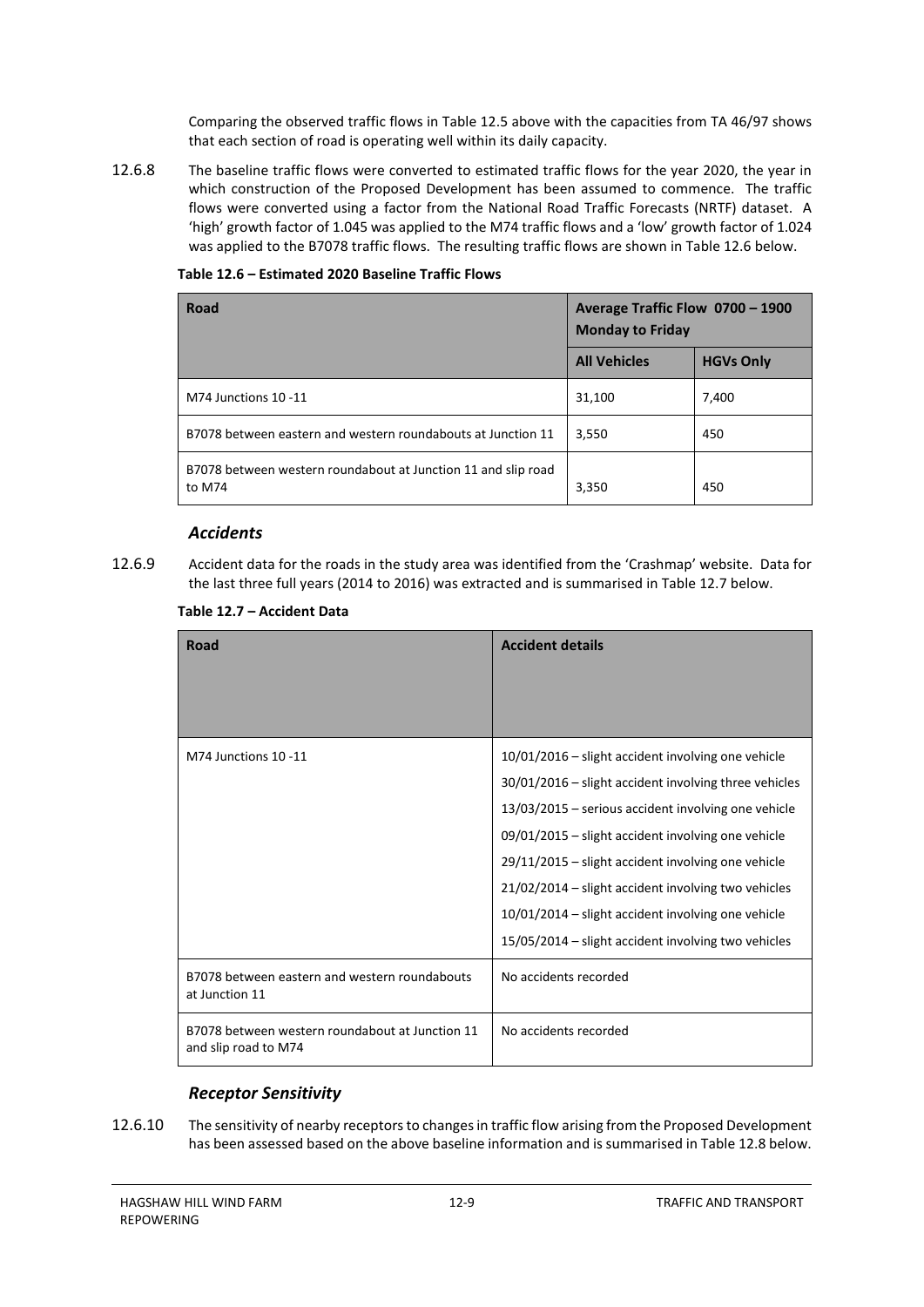### **Table 12.8 - Receptor Sensitivity**

|                                                                                     | Receptor sensitivity by potential effect                      |                                                        |                       |                                 |                               |                                                              |  |
|-------------------------------------------------------------------------------------|---------------------------------------------------------------|--------------------------------------------------------|-----------------------|---------------------------------|-------------------------------|--------------------------------------------------------------|--|
| Road                                                                                | <b>Severance</b>                                              | Pedestrian<br>delay                                    | Pedestrian<br>amenity | <b>Fear and</b><br>intimidation | <b>Driver</b><br><b>Delay</b> | <b>Accidents</b>                                             |  |
| M74 Junctions<br>$10 - 11$                                                          |                                                               | Negligible. No pedestrian activity on the<br>motorway. |                       |                                 |                               |                                                              |  |
| B7078 between<br>eastern and<br>western<br>roundabouts at<br>Junction 11            |                                                               |                                                        |                       |                                 |                               | Negligible as<br>not a section<br>of road with<br>atypically |  |
| B7078 between<br>western<br>roundabout at<br>Junction 11 and<br>slip road to<br>M74 | Negligible. Little pedestrian activity along this<br>section. |                                                        |                       |                                 | capacity                      | high<br>accident<br>rates.                                   |  |

12.6.11 No sensitive receptors have been identified. Hence each of the sections of road in the study area has been assessed against 'Rule 1' from the guidelines mentioned above and so each section of road has been assessed further only if the Proposed Development increases traffic over the baseline by 30% or more (or the number of HGVs increases by 30% or more).

## <span id="page-11-0"></span>12.7 Potential Effects

12.7.1 The Proposed Development will have the potential to affect the transport network during its construction, operation and decommissioning. Potential effects will arise from additional traffic on the road network and are identified for each phase below.

## *Construction*

- 12.7.2 The Proposed Development will generate traffic movements during construction as, for example, HGVs deliver plant and materials and construction operatives arrive at and depart from the site.
- 12.7.3 An indicative programme for the construction of the Proposed Development is provided in Chapter 3. This shows that construction is expected to last for two years with construction of turbines one to seven (Phase 1) occurring in the first year, then the construction of turbines eight to 14 (Phase 2) in the second year along with the decommissioning of the Existing Development.
- 12.7.4 The amount of materials required to be delivered to the Proposed Development has been calculated for each of the tasks shown in the programme in Chapter 3. The calculation assumes a 'worst case scenario' that all the road construction material required is imported to the site. The Applicant is in discussions with SLC to utilise material from an on-site colliery spoil heap to form the base of internal roads, and has also included two borrow pit search areas within the Proposed Development, which will significantly reduce external traffic flows to and from the Proposed Development. The number of HGV movements (i.e. arrivals and departures) estimated for each task in the construction programme is shown in [Table 12.9](#page-12-0) [below.](#page-12-0)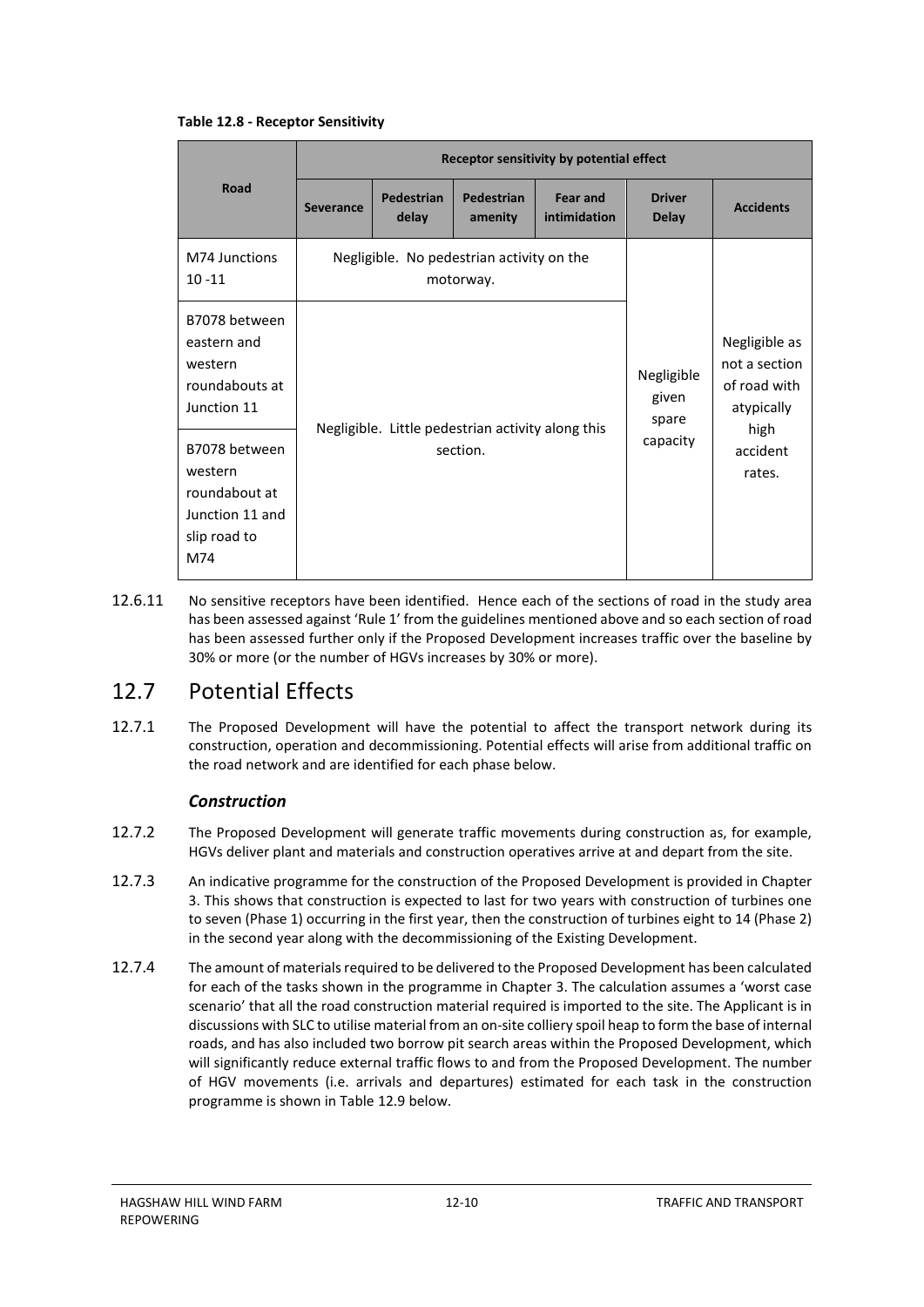#### <span id="page-12-0"></span>**Table 12.9 – Estimated HGV movements**

| <b>Task</b>                                          | <b>Duration</b><br>(days) | <b>Total</b><br>loads | <b>Average loads</b><br>per working day | <b>Average movements</b><br>per working day |
|------------------------------------------------------|---------------------------|-----------------------|-----------------------------------------|---------------------------------------------|
| Phase 1                                              |                           |                       |                                         |                                             |
| Mobilisation                                         | 20                        | 30                    | $\overline{2}$                          | 4                                           |
| Access road Dalquhandy CHP<br>Plant to site compound | 65                        | 1,000                 | 16                                      | 32                                          |
| Access tracks 1-7                                    | 60                        | 2,920                 | 49                                      | 98                                          |
| Crane Hardstandings 1-7                              | 65                        | 1,170                 | 18                                      | 36                                          |
| Foundations 1-7                                      | 60                        | 840                   | 14 (20 at peak)                         | 28 (40)                                     |
| Cabling                                              | 55                        | 200                   | 5                                       | 10                                          |
| <b>Substation Works</b>                              | 60                        | 60                    | 5                                       | 10                                          |
| <b>Substation Commissioning</b>                      | 15                        | 0                     | $\pmb{0}$                               | 0                                           |
| Turbine Delivery 1-7                                 | 60                        | 112                   | 3                                       | 6                                           |
| Turbine Erection 1-7                                 | 60                        | 0                     | 0                                       | 0                                           |
| Commission / Test 1-7                                | 60                        | 0                     | 0                                       | $\mathbf 0$                                 |
| Phase 2                                              |                           |                       |                                         |                                             |
| Mobilisation                                         | 20                        | 30                    | $\overline{2}$                          | 4                                           |
| Access tracks 8-14                                   | 50                        | 2,590                 | 53                                      | 106                                         |
| Crane Hardstandings 8-14                             | 65                        | 1,170                 | 18                                      | 36                                          |
| Foundations 8 - 14                                   | 60                        | 720                   | 12 (20 peak)                            | 24(40)                                      |
| Cabling                                              | 30                        | 30                    | 5                                       | 10                                          |
| <b>Substation Works</b>                              | 60                        | 60                    | 5                                       | 10                                          |
| <b>Substation Commissioning</b>                      | 15                        | 0                     | $\pmb{0}$                               | 0                                           |
| Turbine Delivery 8-14                                | 60                        | 112                   | 3                                       | 6                                           |
| Turbine Erection 8-14                                | 60                        | 0                     | $\pmb{0}$                               | 0                                           |
| Commission/test 8-14                                 | 60                        | 0                     | $\boldsymbol{0}$                        | 0                                           |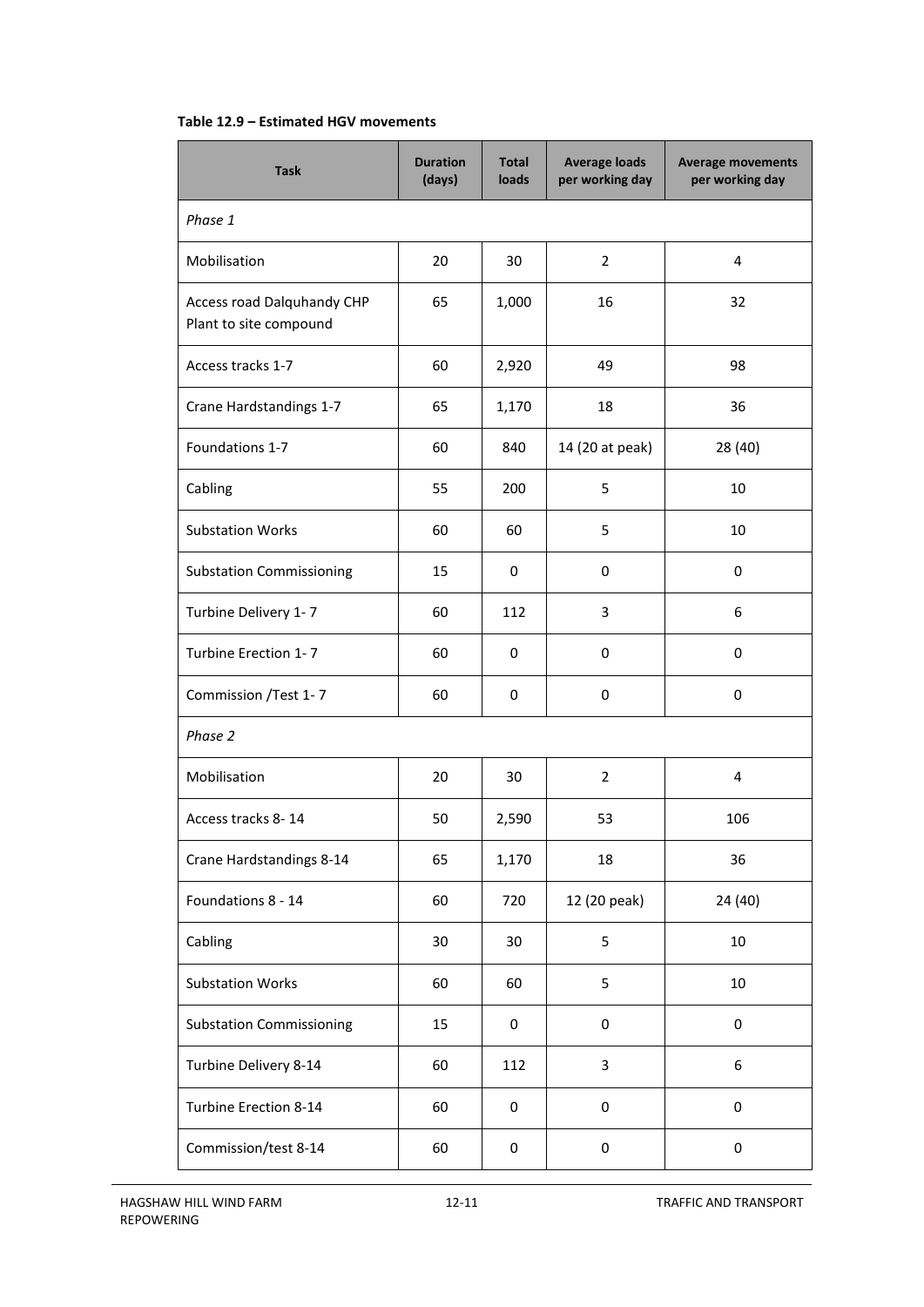- 12.7.5 The data in [Table 12.9](#page-12-0) [above](#page-12-0) shows that the construction of the access tracks would be the activity that would generate the most HGV movements during each phase. The peak number of HGV movements during each phase depends on the overlap of construction activities. During phase 1, that occurs around month four in the programme, when the access road, access tracks, crane hardstandings and foundations are all being constructed at the same time as cabling and substation works are ongoing. These activities together would generate around 226 HGV movements per day.
- 12.7.6 During Phase 2, the peak number of HGV movements occurs when the access tracks and crane hardstandings are being constructed simultaneously around month 16 in the programme. These activities would generate around 152 HGV movements per day.
- 12.7.7 In addition to HGV movements, there would be car and light van movements generated by construction operatives arriving at and departing from the site. During phase 1, it is estimated that there would normally be 50 construction operatives on site, increasing to 70 during turbine erection and commissioning, and the respective numbers for phase 2 would be 40 and 60. These have been assumed to equate to 66 to 94 car and light van movements per day during phase 1 and 56 to 80 in phase 2.
- 12.7.8 Additional traffic movements would arise from the delivery of the turbine components. These are likely to be delivered by ship to King George V dock in Glasgow and transported by road to the Proposed Development. The route from King George V Dock to Junction 11 of the M74, as shown in Figure 3.11, has been used for the transport of wind turbine components for other projects in the area previously and has proven to be acceptable. The route from King George V Dock involves passing through three roundabouts on the exit from the dock, turning left at a signalised junction then joining the M8 at Junction 26. The route then leaves the M8 to join the M74 and remains on the M74 until Junction 11.
- 12.7.9 A swept path assessment of a vehicle carrying a 76 m long blade has been carried out for each of the above junctions. These swept path drawings are shown in the drawings in Appendix 12.1, which show that the manoeuvres are feasible though some temporary removal of street furniture would likely be required at a number of locations. The drawing illustrating the manoeuvre at Junction 11 of the M74 shows that works would be required to the western roundabout to provide a running surface for the vehicle wheels. Full details of these works would be provided to and agreed with the road authorities prior to commencement of construction. Other turbine components would be less onerous for transport than the blades; the tower sections, for example, will be segmented for ease of transport.
- 12.7.10 The increase in traffic arising from the Proposed Development has been compared to the baseline traffic flows shown in [Table 12.6](#page-10-0) [above.](#page-10-0) The comparison is based on the peak number of daily HGV movements in Phase 1 (226) and the 66 daily car and light van movements that would be generated at that point in the construction programme (a total of 292 vehicle movements). This represents a robust assessment, as the Proposed Development would generate fewer vehicle movements during the remaining months of the 24-month construction period. The comparison is presented in [Table](#page-13-0)  [12.10](#page-13-0) [below.](#page-13-0)

| Road                     | <b>Baseline average</b><br><b>Traffic Flow 0700</b><br>$-1900$ Monday to<br>Friday |                     | <b>Additional traffic during</b><br>peak month of<br>construction of Proposed<br><b>Development</b> |                  | Increase arising from<br><b>Proposed Development</b> |                  |
|--------------------------|------------------------------------------------------------------------------------|---------------------|-----------------------------------------------------------------------------------------------------|------------------|------------------------------------------------------|------------------|
|                          | All<br><b>Vehicles</b>                                                             | <b>HGVs</b><br>Only | <b>All Vehicles</b>                                                                                 | <b>HGVs Only</b> | <b>All Vehicles</b>                                  | <b>HGVs Only</b> |
| M74 Junctions 10 -<br>11 | 31.100                                                                             | 7.400               | 292                                                                                                 | 226              | $< 1\%$                                              | 3%               |

<span id="page-13-0"></span>

| Table 12.10 - Increases in Traffic Arising from Proposed Development |  |  |  |
|----------------------------------------------------------------------|--|--|--|
|                                                                      |  |  |  |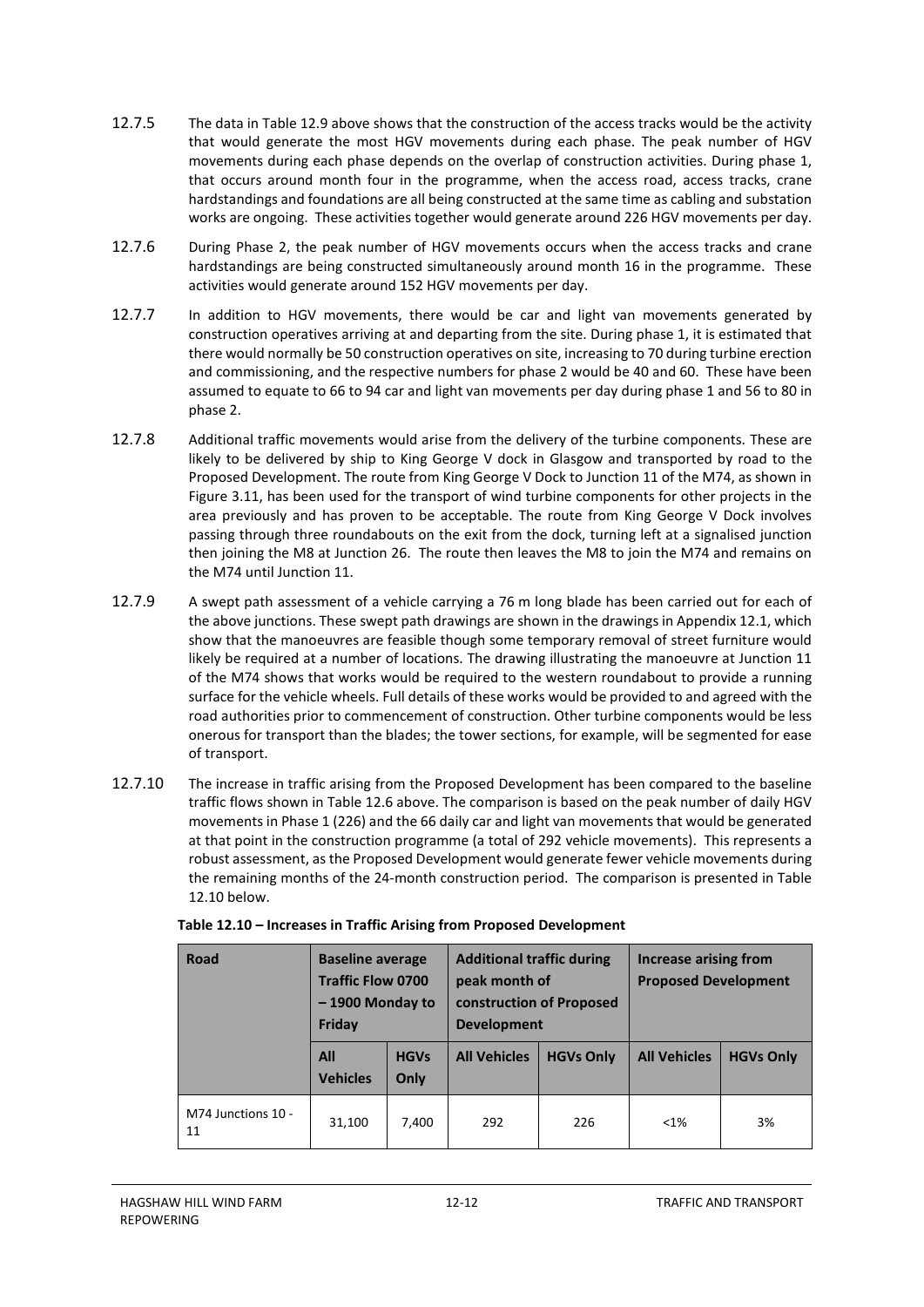| Road                                                                             | <b>Baseline average</b><br><b>Traffic Flow 0700</b><br>-1900 Monday to<br>Friday | <b>Additional traffic during</b><br><b>Increase arising from</b><br><b>Proposed Development</b><br>peak month of<br>construction of Proposed<br><b>Development</b> |     |                     |                  |     |
|----------------------------------------------------------------------------------|----------------------------------------------------------------------------------|--------------------------------------------------------------------------------------------------------------------------------------------------------------------|-----|---------------------|------------------|-----|
|                                                                                  | <b>All</b><br><b>Vehicles</b>                                                    | <b>All Vehicles</b><br><b>HGVs</b><br><b>HGVs Only</b><br>Only                                                                                                     |     | <b>All Vehicles</b> | <b>HGVs Only</b> |     |
| B7078 between<br>eastern and<br>western<br>roundabouts at<br>Junction 11         | 3,550                                                                            | 450                                                                                                                                                                | 292 | 226                 | 8%               | 50% |
| B7078 between<br>western<br>roundabout at<br>Junction 11 and slip<br>road to M74 | 3,350                                                                            | 450                                                                                                                                                                | 292 | 226                 | 9%               | 50% |

12.7.11 The sections of road in the study area were assessed against 'Rule 1' mentioned earlier, whereby they were to be considered further if the traffic arising from the Proposed Development caused increases in traffic (or of HGVs) of 30% or more. The data in [Table 12.10](#page-13-0) [above](#page-13-0) shows that the two short sections of the B7078 would experience a temporary increase in HGVs of around 50%. An assessment has therefore been made of the effects on Severance, Pedestrian Delay, Pedestrian Amenity, Fear and Intimidation, Driver Delay and Accidents on these sections of road arising from the traffic estimated to be generated during the construction of the Proposed Development.

#### **Severance**

12.7.12 The increases in traffic arising from the construction of the Proposed Development would represent a low impact magnitude based on the scale in [Table 12.3](#page-7-0) [above.](#page-7-0) The sensitivity of this receptor to severance was considered to be negligible (se[e Table 12.8](#page-10-2) [above\)](#page-10-2) and hence the effect on severance can be considered to be negligible as per the matrix i[n Table 12.4](#page-8-1) [above.](#page-8-1)

### **Pedestrian Delay**

12.7.13 The increases in traffic arising from the construction of the Proposed Development was considered to represent a negligible Impact magnitude, given the lack of demand for pedestrians to cross this short section of the B7078. The sensitivity of this receptor to pedestrian delay was considered to be negligible (se[e Table 12.8](#page-10-2) [above\)](#page-10-2) and hence the effect on pedestrian delay can be considered to be negligible as per the matrix i[n Table 12.4](#page-8-1) [above.](#page-8-1)

### **Pedestrian Amenity**

12.7.14 The increases in traffic arising from the construction of the Proposed Development would represent a negligible impact magnitude based on the scale in [Table 12.3](#page-7-0) [above,](#page-7-0) as the change in traffic or HGV flows arising from the Proposed Development would be less than 100%. The sensitivity of this receptor to pedestrian amenity was considered to be negligible (see [Table 12.8](#page-10-2) [above\)](#page-10-2) and hence the effect on pedestrian amenity can be considered to be negligible as per the matrix in [Table 12.4](#page-8-1) [above.](#page-8-1)

### **Fear and Intimidation**

12.7.15 The total daily traffic flows on the B7078 between the two roundabouts, including that from the construction of the Proposed Development, would equate to around 3,842 vehicles (traffic flows north of the western roundabout would be lower). Averaged over 18 hours, that would equate to 213 vehicles per hour, which is lower than 600 vehicles per hour, the lower threshold of the 'Moderate' range. The increases in traffic arising from the Proposed Development would represent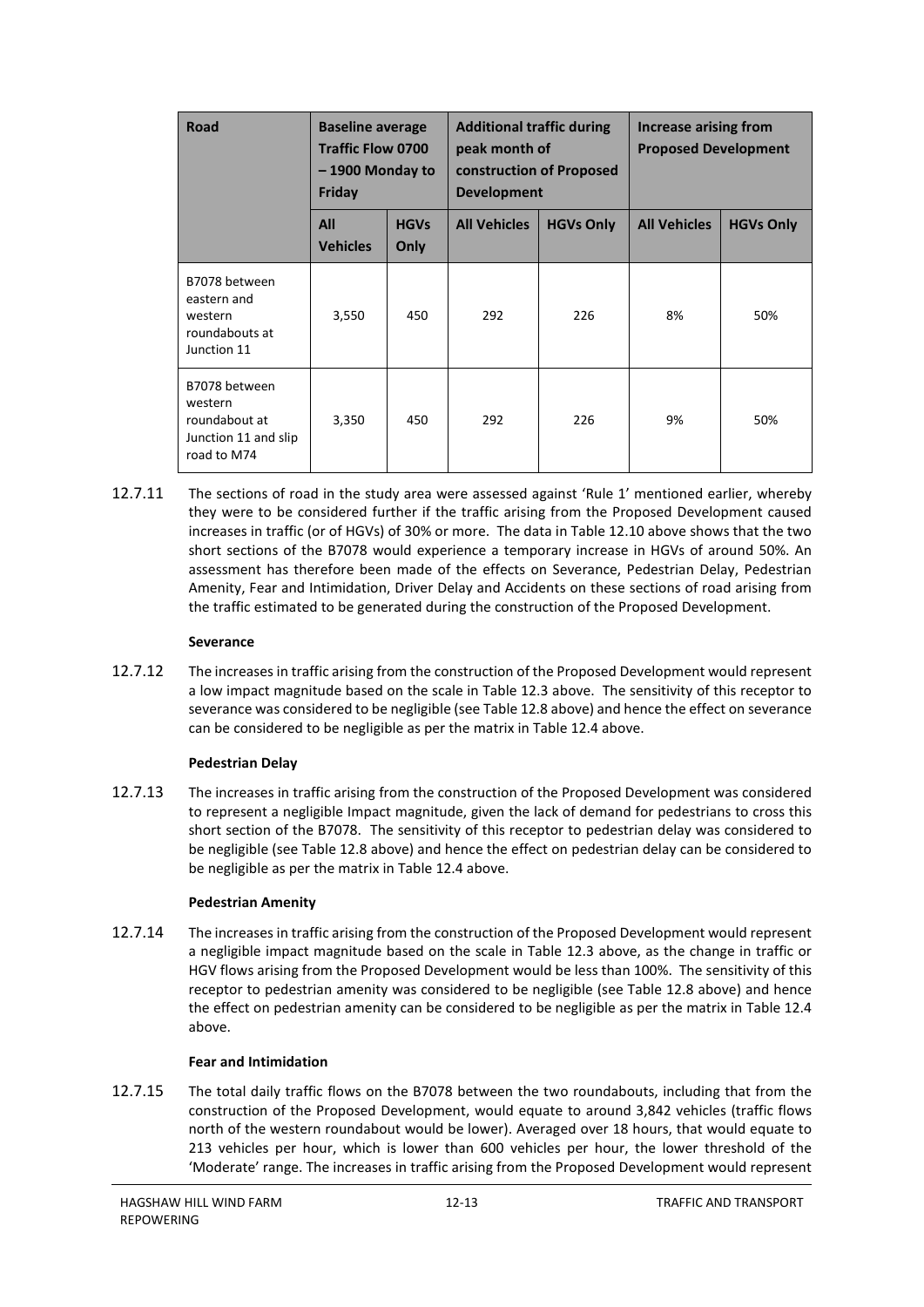a negligible impact magnitude based on the scale i[n Table 12.3](#page-7-0) [above.](#page-7-0) The sensitivity of this receptor to fear and intimidation was considered to be negligible (se[e Table 12.8](#page-10-2) [above\)](#page-10-2) and hence the effect on fear and intimidation can be considered to be negligible as per the matrix i[n Table 12.4](#page-8-1) [above.](#page-8-1)

## **Driver Delay**

- 12.7.16 The additional traffic arising from the construction of the Proposed Development amounts to, at most, 292 vehicle movements per day. Of these movements around 66 are expected to be car and light vehicles associated with staff. Half of these 66 movements could be expected to arrive at the start of the working day and the remaining half could be expected to leave at the end of the working day. Thus, there would be around 33 car and light vehicle movements at these times and these are unlikely to cause a noticeable additional delay to other users of the transport network.
- 12.7.17 The remaining 226 vehicle movements are HGVs and these will occur throughout the working day. If these HGV movements were concentrated in the twelve-hour period 0700 to 1900, that would translate to 19 HGV movements per hour. Again, these are unlikely to cause a noticeable delay to other users of the transport network.
- 12.7.18 The effects of the Proposed Development on driver delay have therefore been considered to be negligible.

### **Accidents**

12.7.19 No accidents have been recorded on the sections of the B7078 in the study area in the period 2014 to 2016. The additional traffic arising from the construction of the Proposed Development is considered to represent a negligible impact magnitude in accident rates. The sensitivity of these sections of the B7078 to accidents are considered to be negligible and hence the Proposed Development is considered to have a negligible effect on accident rates.

### **Summary**

12.7.20 The traffic arising from the construction of the Proposed Development is considered to have a negligible effect on the operation of the surrounding transport network.

## *Operation*

12.7.21 During its operation, the Proposed Development will generate only the occasional maintenance or inspection vehicle. These are likely to amount to no more than a handful of vehicle movements each month. The effects of the operation of the Proposed Development on the surrounding transport network are therefore considered to be negligible.

## *Decommissioning*

12.7.22 The effects from decommissioning of the Proposed Development are likely to be similar to and less than those predicted for construction, as some infrastructure (such as certain access tracks, certain hardstandings, and below ground foundations) will be left in place. Therefore, the overall effects are anticipated to be lower than that envisaged for the construction phase and there would therefore be negligible effects on the transport network during decommissioning.

## <span id="page-15-0"></span>12.8 Mitigation

- 12.8.1 Even though the predicted impacts arising from the Proposed Development have been assessed as being negligible, the following good practice measures will be adopted during the construction of the Proposed Development:
	- preparation and implementation of a Construction Traffic Management Plan;
	- use of the agreed access routes to the site will be enforced by the developer, and all principal and sub-contractors;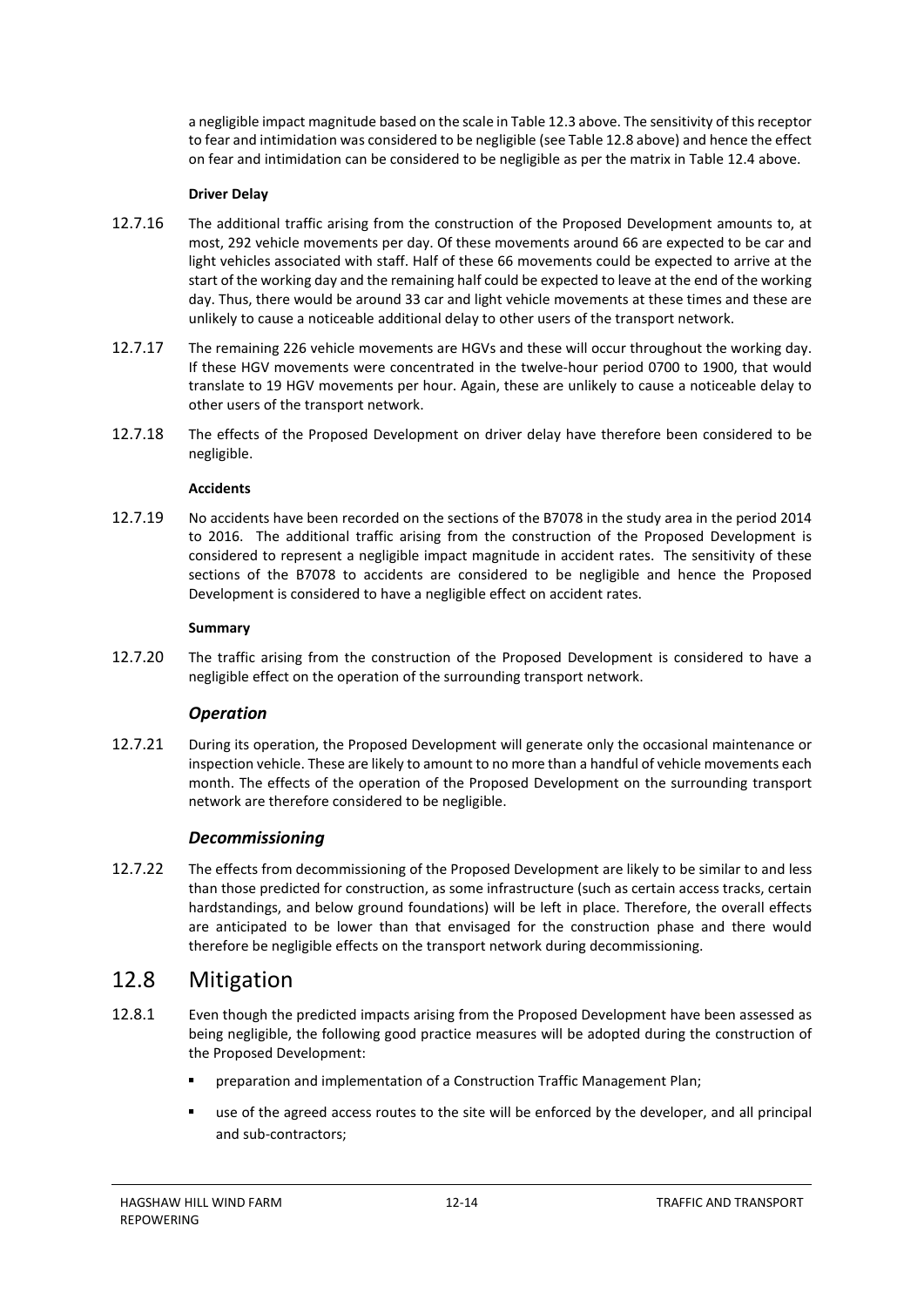- at locations where slow moving abnormal load traffic is considered likely to cause a road hazard it is recommended that escorted traffic is complemented by advance publicity and temporary signage where necessary;
- **•** wheel washing is proposed in the vicinity of the site compound to reduce the risk of transferring any mud onto the road and to suppress any dust;
- all site vehicles will be parked off-road and as discretely as possible;
- preparation and implementation of a Public Access Strategy to mitigate any potential conflict between site traffic during construction and the local path network;
- once final loads and transport configurations are known, an updated review of maximum axle loadings on structures along the access routes;
- similarly, an updated review of clear heights;
- confirmation that there are no roadworks or closures that could affect the passage of the loads;
- **•** confirmation that there are no underground services on the access route that would be at risk from any abnormal loads; and
- confirmation that the relevant Police / escort authorities are satisfied with the route being used and that the appropriate roads authorities have been further contacted regarding the proposed loads and route.
- 12.8.2 A trial run of the abnormal load deliveries will be undertaken using the proposed load trailer and a scaffold to represent the load dimensions to confirm that the loads can be safely accommodated.
- 12.8.3 During the operational phase of the Proposed Development only a handful of vehicle movements per month are expected for maintenance and inspection activities. No mitigation or monitoring measures are proposed for this phase of the Proposed Development.
- 12.8.4 The mitigation measures set out for the construction phase will also be implemented, where relevant, during the decommissioning stage of the Proposed Development.

## <span id="page-16-0"></span>12.9 Residual Effects

12.9.1 The residual effects on the transport network arising from the construction, operation and decommissioning of the Proposed Development will be negligible.

## <span id="page-16-1"></span>12.10 Cumulative Assessment

- 12.10.1 A number of wind farm developments are proposed in the area around the Proposed Development. Construction traffic routeing to and from the following wind farms is expected to use the same part of the road network as the Proposed Development:
	- **Douglas West**
	- Poneil
	- **Dalquhandy**
	- **Cumberhead**
	- **Glentaggart**
	- **E** Kennoxhead
	- **Broken Cross**
	- **Penbreck**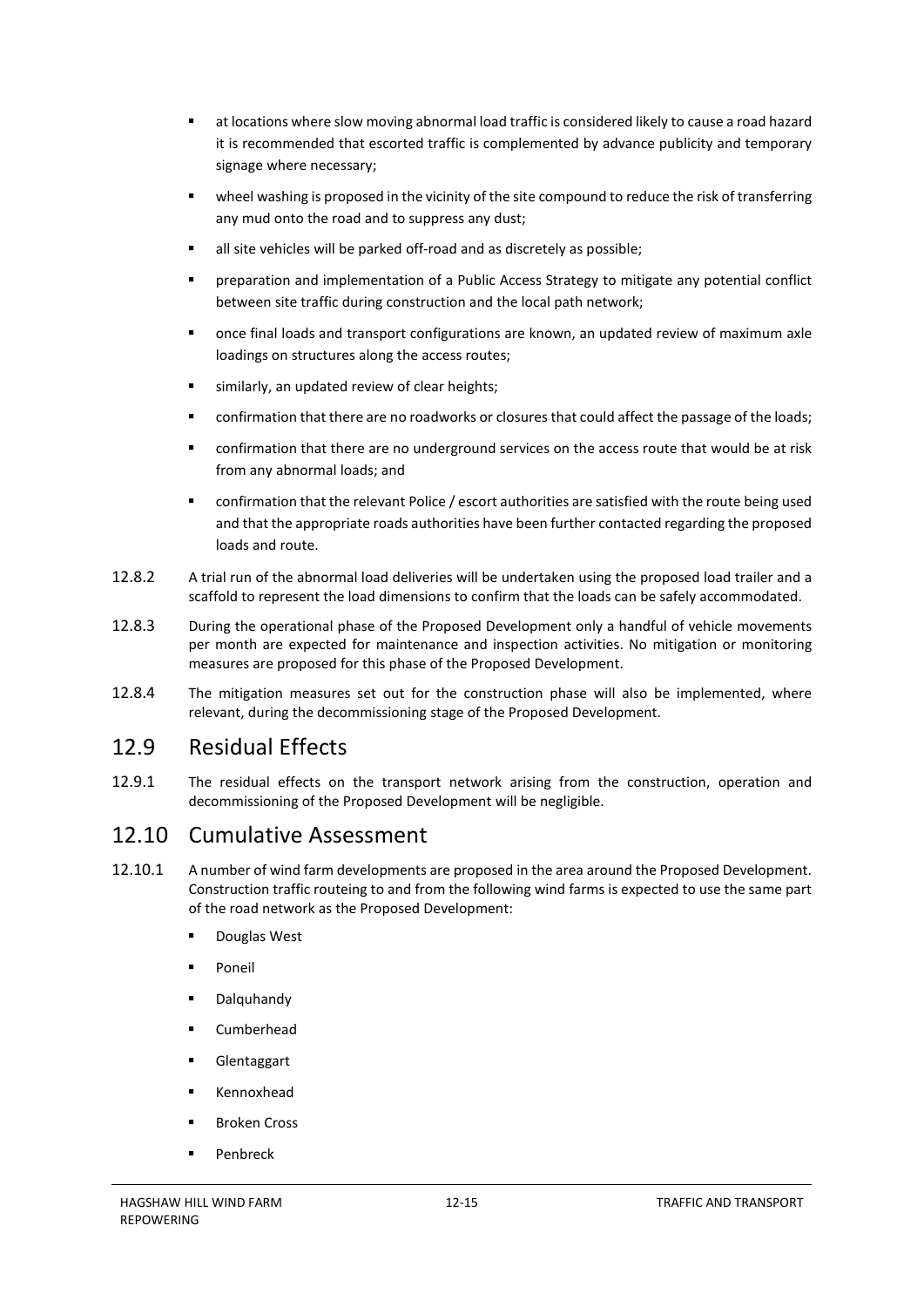- Decommissioning of the Existing Development
- 12.10.2 The construction programmes for these potential cumulative developments are not yet known and so it cannot be said with any certainty whether any of them would be constructed at the same time as the Proposed Development. However, the potential for cumulative effects with the traffic from the Proposed Development arises only on the M74 north of Junction 11 and the very short section of the B7078 between the eastern roundabout at Junction 11 and the slip road to the northbound M74 at Junction 11 – a length of around 500m.
- 12.10.3 Since the assessment of the traffic effects of the Proposed Development in isolation concluded that the increases in traffic would be negligible on these sections of road, any additional traffic from other consented wind farms in the locality on these sections of the road network at the same time as traffic from the Proposed Development is also likely to cause only negligible increases in traffic, given the capacity of the M74 and the short stretch of the B7078 which would be affected. Any potential cumulative effects would also be temporary and relatively short in duration.
- 12.10.4 Also, the traffic assessment for the Proposed Development has been undertaken on the basis of 'worst case' trip generation whereby all stone for internal road construction would be imported to the site. However, the Applicant is in discussions with SLC to utilise material from an on-site colliery spoil heap to form the base of all internal roads which will significantly reduce external traffic flows to and from the Proposed Development.
- 12.10.5 In terms of the decommissioning of the Existing Development, this will be undertaken in line with, and governed by, the existing planning permission (ref. P/LK/01940252 P). All turbine components to be removed from site will therefore utilise the approved haul route for the Existing Development which is via Station Road at Douglas West. Most of the other site infrastructure for the Existing Development will be retained on site to facilitate the Proposed Development. There is therefore little potential for cumulative effects on the local transport network arising from the decommissioning of the Existing Development being undertaken in parallel with the construction of Phase 2 of the Proposed Development.
- 12.10.6 There are also other developments planned in the area which could affect traffic volumes on the roads in the study area which are worthy of consideration.
	- Coalburn Residential Development for around 650 homes (CL/13/0334);
	- Newmains Home Farm, Douglas Mixed Use including around 50 homes (CL/14/0415);
	- Happendon Wood (formerly Poniel Area D) Commercial (Class 6) development of around 17,375 m2 (CL/14/0034 and CL/16/0471);
	- Poneil Area A 120,770 m2 of Commercial (Class 6) (CL/10/0180);
	- Dewars (formerly Poniel Area B) additional bonded warehousing (CL/17/0003); and
	- M74 Heat & Power Park Proposed Mixed Use Scheme [\(CL/17/0157\)](http://pbsportal.southlanarkshire.gov.uk/Northgate/PlanningExplorer/Generic/StdDetails.aspx?PT=Planning%20Applications%20On-Line&TYPE=PL/PlanningPK.xml&PARAM0=124665&XSLT=/Northgate/PlanningExplorer/SiteFiles/Skins/SouthLanarkshire/xslt/PL/PLDetails.xslt&FT=Planning%20Application%20Details&PUBLIC=Y&XMLSIDE=/Northgate/PlanningExplorer/SiteFiles/Skins/SouthLanarkshire/Menus/PL.xml&DAURI=PLANNING).
- <span id="page-17-0"></span>12.10.7 The planning application for the M74 Heat and Power Park included a Transport Assessment which estimated traffic movements on the roads in the study area arising from the M74 Heat and Power Park and the other proposed developments listed above. These traffic movements were estimated for the weekday AM and PM peak hours and are shown in Table 12.11 [below.](#page-17-0)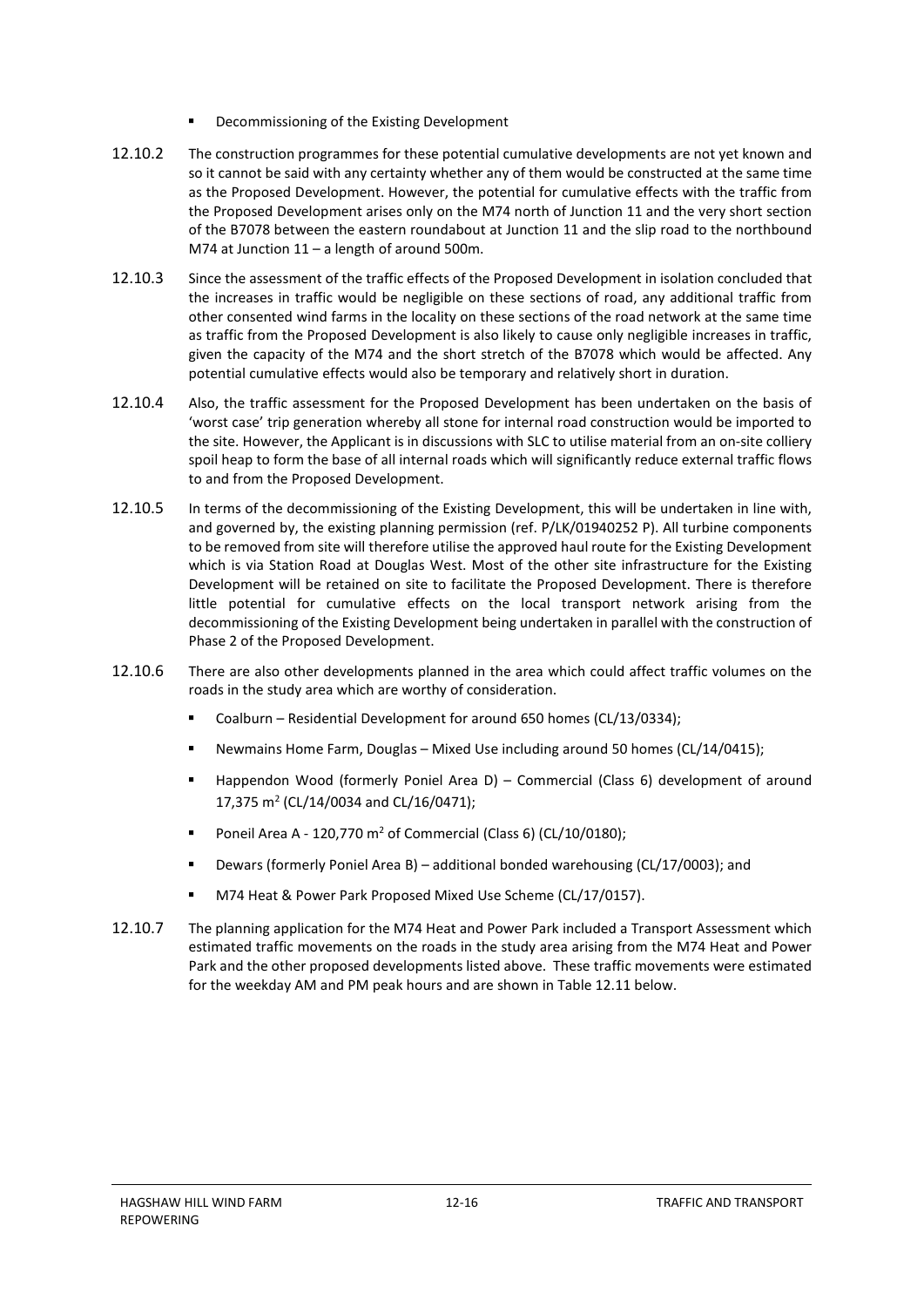### **Table 12.11 – Increases in Traffic Arising from Committed Developments**

| Road                                                                    | Additional weekday traffic arising from<br><b>Committed Developments</b> |              |  |  |
|-------------------------------------------------------------------------|--------------------------------------------------------------------------|--------------|--|--|
|                                                                         | AM peak hour                                                             | PM peak hour |  |  |
| M74 Junctions 10 -11                                                    | 946                                                                      | 883          |  |  |
| B7078 between eastern and western roundabouts<br>at Junction 11         | 1241                                                                     | 1056         |  |  |
| B7078 between western roundabout at Junction 11<br>and slip road to M74 | 497                                                                      | 867          |  |  |

12.10.8 The planning application for the M74 Heat and Power Park was approved and the consultation response from SLC's roads officers stated:

> *"The traffic analysis that was undertaken by the applicant concluded that the development will not have a significant impact on the existing road network, and there is no requirement for any off-site junction improvement works."*

12.10.9 In addition to the traffic movements highlighted in Table 12.11, the Proposed Development could be expected to generate around 33 car and light van vehicle and 19 HGV movements during both the weekday AM and PM peak hours during the peak month of the 24-month construction period. The total of around 52 vehicle movements during each peak hour is a relatively small amount in the context of the potential additional traffic from the committed developments mentioned in Table 12.11 above. The traffic generated during the construction of the Proposed Development is of relatively short duration, and when considered in combination with the traffic from the above committed developments, is therefore unlikely to alter the conclusions of the SLC roads officers quoted above.

## <span id="page-18-0"></span>12.11 Summary

- 12.11.1 The Proposed Development has the potential to affect the surrounding transport network during its construction, operation and decommissioning. During construction, potential effects could arise from traffic travelling to and from the site delivering materials and plant. The Applicant expects all these vehicles to arrive at and depart from the site via the M74 to the north of Junction 11. The effects of the additional traffic estimated to be generated during the construction of the Proposed Development have been assessed and considered to be negligible. No Mitigation is proposed, but 'good practice' measures will be implemented.
- 12.11.2 The Proposed Development will generate only the occasional maintenance or inspection vehicle during its operation and the effects of this traffic are also considered to be negligible. The number of vehicles generated during the decommissioning of the Proposed Development is considered to be less than during construction and is also considered to be negligible.
- 12.11.3 Potential cumulative effects could arise from the traffic generated by the Proposed Development and other consented developments. However, the traffic estimated to be generated by the Proposed Development is relatively small compared to that estimated to be generated by the consented developments. Furthermore, the traffic generated during the construction of the Proposed Development is expected to last for only around 24 months after which the Proposed Development will be operational and traffic volumes will reduce. The cumulative effects arising from the Proposed Development and the other consented developments is considered to be negligible.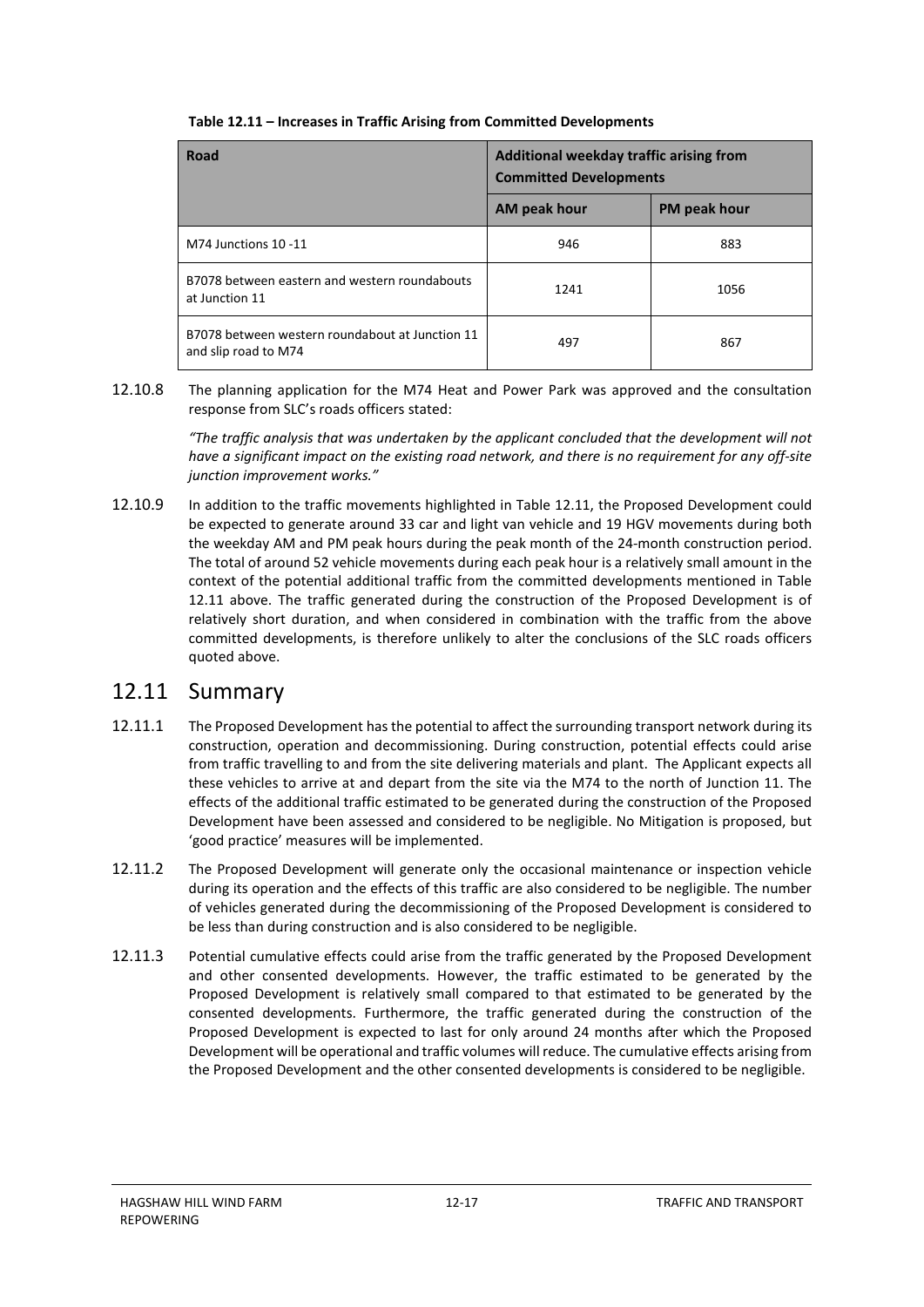#### **Table 12.12– Summary Table**

| <b>Description of Effect</b>          | <b>Significance of Potential Effect</b> |                                      | <b>Mitigation Measure</b>        | <b>Significance of Residual Effect</b> |                                      | <b>Comparison with the Existing</b> |
|---------------------------------------|-----------------------------------------|--------------------------------------|----------------------------------|----------------------------------------|--------------------------------------|-------------------------------------|
|                                       | Significance                            | <b>Beneficial/</b><br><b>Adverse</b> |                                  | Significance                           | <b>Beneficial/</b><br><b>Adverse</b> | <b>Development</b>                  |
| During Construction / Decommissioning |                                         |                                      |                                  |                                        |                                      |                                     |
| Severance                             |                                         |                                      |                                  |                                        |                                      |                                     |
| Pedestrian delay                      |                                         |                                      |                                  |                                        |                                      |                                     |
| Pedestrian amenity                    | Negligible                              | Adverse                              | None Proposed (but good practice | Negligible                             | Adverse                              | Not applicable                      |
| Fear and intimidation                 |                                         |                                      | measures would be employed)      |                                        |                                      |                                     |
| Driver delay                          |                                         |                                      |                                  |                                        |                                      |                                     |
| Accidents                             |                                         |                                      |                                  |                                        |                                      |                                     |
| <b>During Operation</b>               |                                         |                                      |                                  |                                        |                                      |                                     |
| Severance                             |                                         |                                      |                                  |                                        |                                      |                                     |
| Pedestrian delay                      |                                         |                                      |                                  |                                        |                                      |                                     |
| Pedestrian amenity                    | Negligible                              | Adverse                              | None Proposed                    | Negligible                             | Adverse                              | Not applicable                      |
| Fear and intimidation                 |                                         |                                      |                                  |                                        |                                      |                                     |
| Driver delay                          |                                         |                                      |                                  |                                        |                                      |                                     |
| Accidents                             |                                         |                                      |                                  |                                        |                                      |                                     |
| <b>Cumulative Effects</b>             |                                         |                                      |                                  |                                        |                                      |                                     |
| Severance                             |                                         |                                      |                                  |                                        |                                      |                                     |
| Pedestrian delay                      |                                         |                                      |                                  |                                        |                                      |                                     |
| Pedestrian amenity                    |                                         | Adverse                              | None Proposed                    |                                        | Adverse                              |                                     |
| Fear and intimidation                 | Negligible                              |                                      |                                  | Negligible                             |                                      | Not applicable                      |
| Driver delay                          |                                         |                                      |                                  |                                        |                                      |                                     |
| Accidents                             |                                         |                                      |                                  |                                        |                                      |                                     |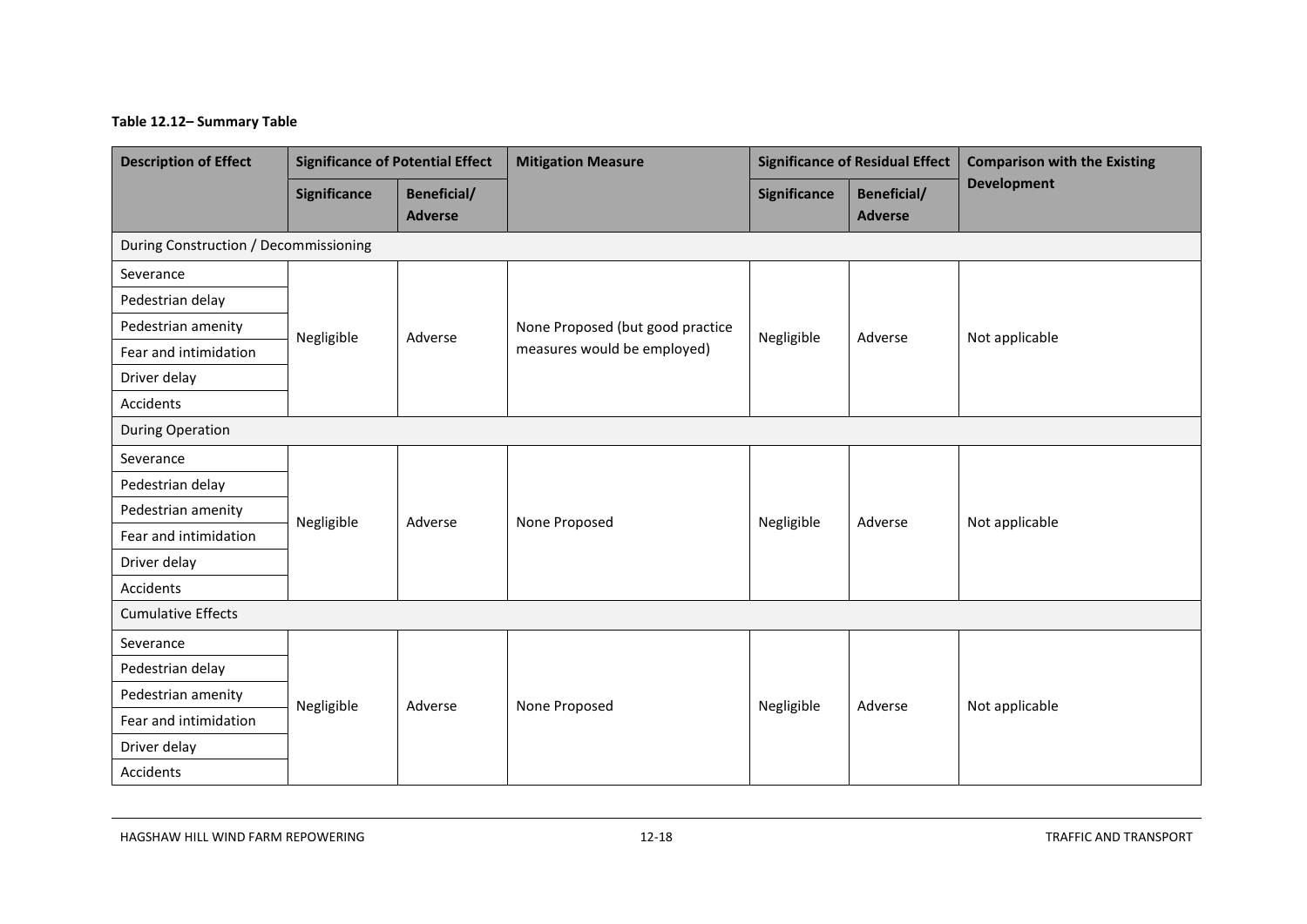## <span id="page-20-0"></span>12.12 References

Institute of Environmental Assessment (1993). Guidelines for the Environmental Assessment of Road Traffic.

Transport Scotland (2012) Transport Assessment Guidance.

Design Manual for Roads and Bridges (DMRB) Volume 5, Section 1, Part 2 'TA 46/97 TRAFFIC FLOW RANGES FOR USE IN THE ASSESSMENT OF NEW RURAL ROADS'